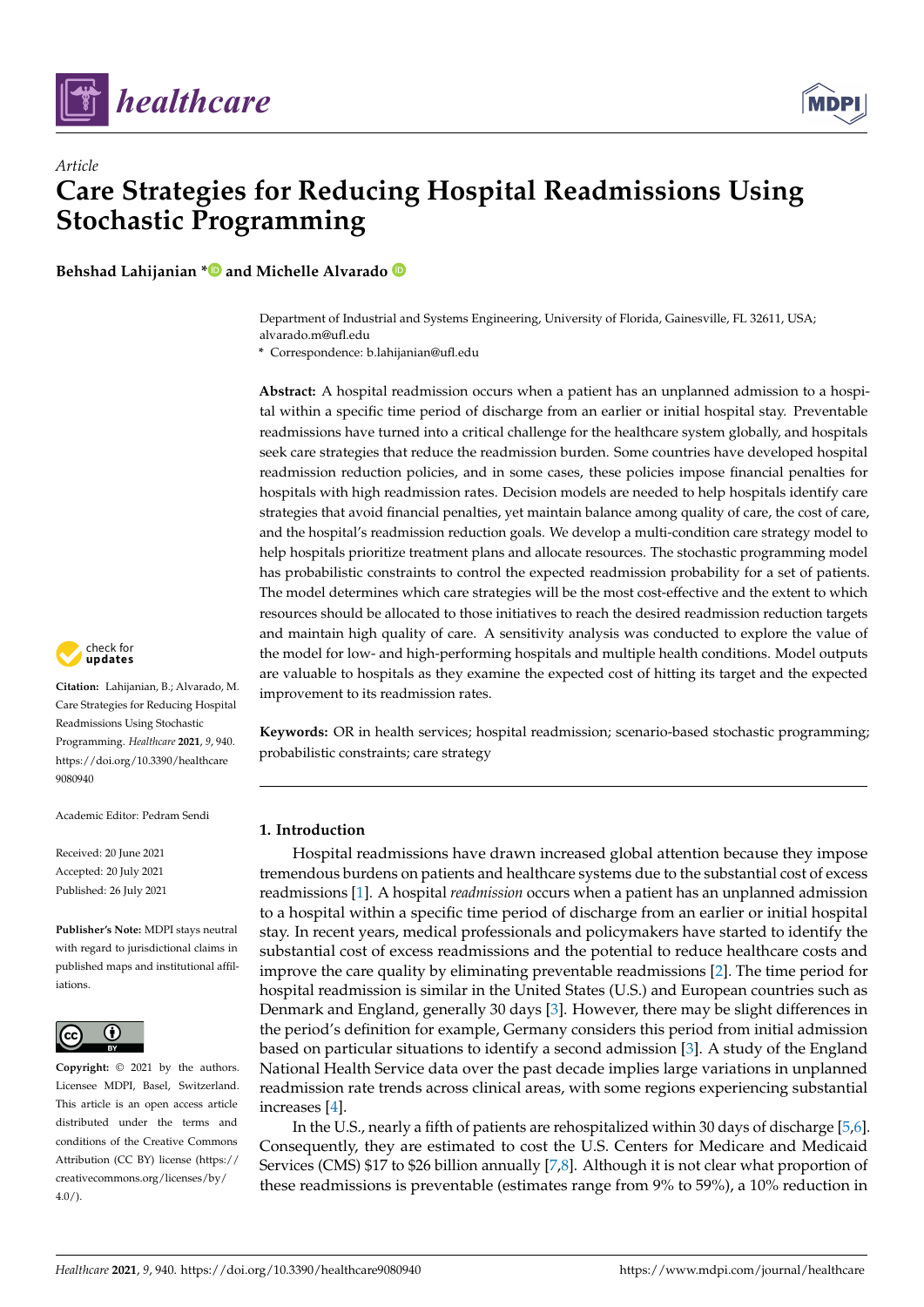hospital readmissions would preserve over \$1 billion annually in the U.S. [\[9\]](#page-19-8). Rising costs of preventable readmissions led the U.S. Centers for Medicare and Medicaid Services (CMS) to establish the Hospital Readmission Reduction Program (HRRP) [\[10,](#page-19-9)[11\]](#page-19-10). HRRP penalizes CMS payments to hospitals with high 30-day readmission rates for six conditions: Acute Myocardial Infarction (AMI), Heart Failure (HF), Pneumonia (PN), Chronic Obstructive Pulmonary Disease (COPD), Total Hip/Knee Arthroplasty (HK), and Coronary Artery Bypass Graft (CABG) surgeries [\[10\]](#page-19-9). Based on Kaiser Health News (KHN), approximately 80% of hospitals CMS evaluated for the 2018 Fiscal Year (FY) faced penalties [\[12\]](#page-19-11). Some hospital readmissions are avoidable and are associated with low-quality care levels during the patients' hospital stay or poor arrangement of the discharge process [\[6](#page-19-5)[,13](#page-19-12)[,14\]](#page-19-13). However, providing the resources and processes to reduce the probability of readmission typically requires additional financial or resource costs to the hospital. This paper helps hospitals develop care strategies that balance financial costs with effective treatment plans when operating under HRRP.

In the early implementation phases of HRRP in FY 2013, the maximum readmission penalty was 1%, but was raised to 3% for recent years [\[10\]](#page-19-9). While this value seems small, the penalty is applied to all patients' reimbursements with all conditions for the entire year, not just to readmitted patients for the six conditions. The effect is that penalties for all hospitals are \$428–\$528 million [\[15\]](#page-19-14). Many believe that reducing unnecessary hospital readmissions will reduce healthcare costs and improve the quality of care [\[2\]](#page-19-1). Consequently, several developed countries around the world have now formulated hospital readmission reduction policies. A systematic review of readmission policies in Denmark, England, Germany, and the U.S. highlighted each country's policies' advantages and disadvantages [\[3\]](#page-19-2). The review determined that there is not enough evidence to give recommendations on the optimal readmission policies design. However, what is clear is that hospitals and policymakers both have a shared mission to provide quality healthcare to patients. The U.S. is currently not planning any major overhauls to HRRP, so this paper focuses on how U.S. hospitals can develop care strategies that help a hospital avoid penalties while providing quality care. Avoiding penalties is often complex due to the uncertainty in the probability of readmission. Furthermore, HRRP places hospitals in competition with their peers. Effective in FY 2019, CMS began classifying hospitals into five peer groups. HRRP penalties are based on the hospital's excess readmission ratio (ERR). An ERR is the ratio of predicted-to-expected readmissions for a given condition. HRRP then applies the penalty to hospitals whose readmission rates are worse than their peer group's median ERR score for each condition [\[10\]](#page-19-9).

This paper's main objective is to develop a multi-condition model that helps hospitals identify low-cost, high-quality care strategies that are likely to avoid HRRP penalties with a hospital-defined confidence level. Despite worldwide attention on hospital readmissions, there is no consensus on optimal care strategies that will achieve readmission reduction goals. Therefore, this paper aims to determine their impact on hospitals' actions and define care strategies using a scenario-based stochastic model. A unique contribution of this work is the model's use of probabilistic constraints to control the stochastic readmission probabilities across all patients for each health condition. The model can be used as a tool for healthcare managers and tactical stakeholder decision-makers in response to HRRP to develop a care strategy for each health condition. Understanding the types of treatment plan decision-making helps them invest their money wisely and achieve their readmission reduction goals. Therefore, the hospital plans to use these decision-making tactics to achieve the ambitions outlined in the strategic plan to avoid the financial penalty. Finally, the model also contributes to the field as the first readmission reduction optimization model that incorporates risk into the decision-making process to avoid punitive hospital readmission reduction policies.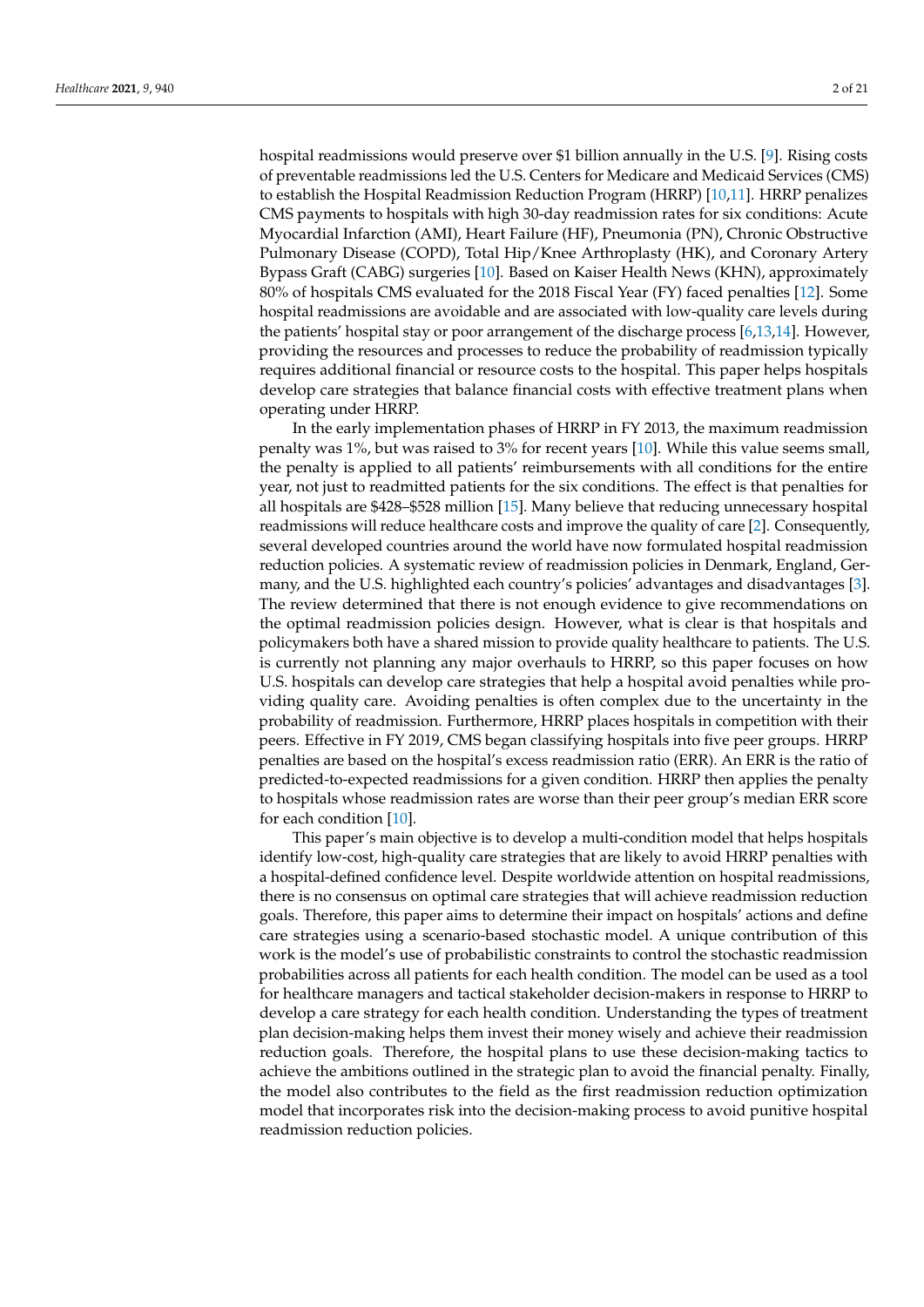## **2. Literature Review**

In this section, we highlight the existing hospital readmission literature that is relevant to the model in this paper. The review is organized into three sub-sections: *Statistical, predictive*, and *optimization* modeling approaches for reducing hospital readmissions. *Statistical* approaches analyze statistics, penalty rates, and readmission policy to improve the efficiency of this system. *Predictive* approaches aim to predict readmission rates for a specified period. *Optimization* approaches mathematically model some aspects of the readmission policy with objective functions and constraints. Our paper contributes are to the *optimization* approaches of literature for hospital readmissions. Therefore, *statistical* and *predictive* approaches are not the focus of this paper, but we will give a brief overview of the work done in these approaches.

## *2.1. Statistical Approaches*

*Statistical* approaches investigate and report average hospital readmission rates and their variability. Van Walraven et al. (2011) [\[16\]](#page-19-15) completed a systematic review of 34 studies and found the median readmission level to be 27.1%, though the percentage varied from 5% to 79%. However, Thompson et al. (2016) [\[17\]](#page-19-16) questions the reliability of HRRP readmission estimates and claims that approximately 25% of payments for excess readmissions are tied to unreliable readmission rate estimates. Uncertainty in healthcare settings is an important and pervasive issue [\[18,](#page-19-17)[19\]](#page-19-18). Acquiring further information through sampling can reduce this effect [\[20,](#page-19-19)[21\]](#page-19-20). More recent statistical approaches have estimated the impact of new HRRP mechanism designs on the number of hospitals penalized and at what level they are penalized [\[22\]](#page-20-0), and analyzed readmission rates by insurance type [\[23\]](#page-20-1).

## *2.2. Predictive Approaches*

*Predictive* approaches aim to estimate the probability of readmission. There has been extensive work in this domain, and we refer the reader to systematic reviews of prediction models [\[24–](#page-20-2)[26\]](#page-20-3). Predictive models use techniques such as logistic regression, survival analysis, and machine learning. Some articles focus on specific health conditions, such as Zhong et al. (2019) [\[27\]](#page-20-4) who developed a logistic regression model to predict readmission risks for high-risk COPD patients. Chen et al. (2019) [\[28\]](#page-20-5) introduced readmission risk models with the incorporation of latent heterogeneity to represent superior prediction performance, recognize risk factors to target the most at-risk individuals, and evaluate multiple hospitals with composite metrics. A tree-based classification method was proposed by Shams et al. (2015) [\[29\]](#page-20-6) to estimate the predicted probability of readmission. Finally, Horwitz et al. (2011) [\[30\]](#page-20-7) recognized that the patient's return behavior, or the probability of readmission, follows a normal distribution at the point of any decision epoch; we will draw on this feature in our modeling assumptions.

#### *2.3. Optimization Approaches*

An in-depth review of *optimization* approaches on hospital readmission can be found in Zhang et al. (2016) [\[6\]](#page-19-5), which also shows that the HRRP policy does not always motivate hospitals to reduce readmission rates. The authors take operational and economic perspectives to analyze the effectiveness of the HRRP policy. Interestingly, they claim that competition between hospitals can increase the number of hospitals that prefer to pay penalties instead of reducing readmissions, and they develop conditions under which this preference occurs. The Latent Topic Ensemble Learning algorithm by Baechle et al. (2020) [\[31\]](#page-20-8) designed to predict readmissions to help decision makers in hospitals. Their algorithm addressed the current system shortcomings in utilizing unstructured data from multiple hospitals and used CMS cost criteria as the metric for system performance. Alaeddini et al. (2019) [\[32\]](#page-20-9) developed an integrated framework of risk prediction and discharge optimization to balance the early discharge risks with hospital congestion. Another integration study between optimization and prediction models is discussed in Helm et al. (2016) [\[33\]](#page-20-10). They worked on optimization for a post-discharge monitoring schedule and staffing plan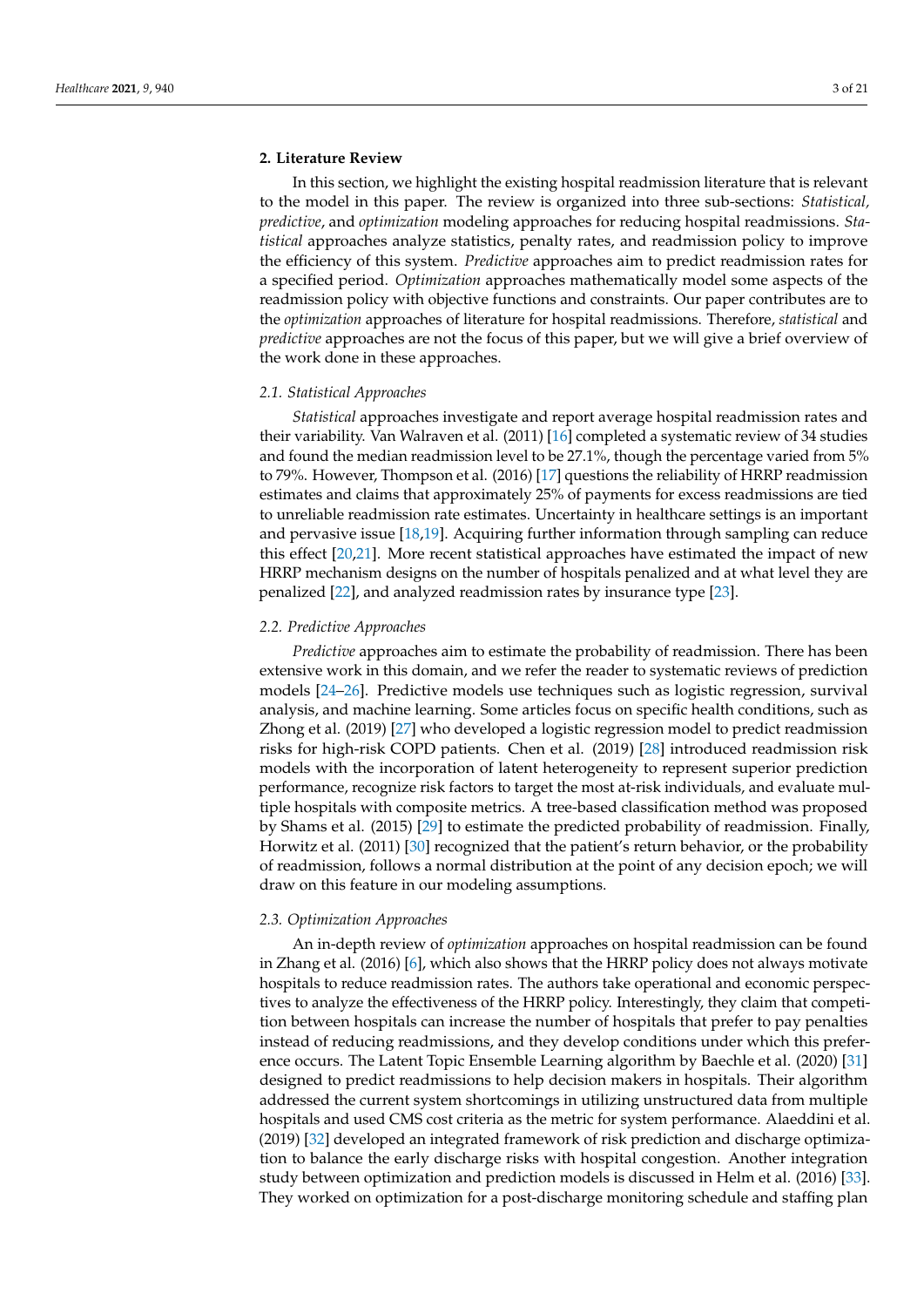to support monitoring needs. The new method integrated classical prediction models with machine learning and transfer learning to generate an individualized estimate of readmission time to the density function. Alvarado et al. (2016) [\[34\]](#page-20-11) modeled the HRRP policy and formulated a penalty-incentive model for hospital readmissions in a game-theoretic setting between an insurer and a hospital. The hospital seeks to maximize its revenue while the insurer seeks to minimize its cost. They identify a win-win region for the penalty-incentive factor in which both agents are better off compared to doing nothing. Moreover, Bastani et al. (2016) [\[35\]](#page-20-12) analyzed Medicare's Pay-For-Performance (P4P) programs to improve patient care, using HRRP as a case study. They compared the penalty-only mechanism to symmetric penalty-incentive designs for HRRP. Later, Andritsos & Tang (2018) [\[36\]](#page-20-13) developed the funder's optimization model in which the patient's readmissions can be "jointly controlled" by the efforts exerted by both the hospital and patient, and they also provide some policy guidelines on the likely effect of different reimbursement schemes like P4P and other schemes of Fee-For-Service (FFS) and Bundled Payment (BP) in the context of readmission-reduction programs. Arifoğlu et al. (2021) [\[37\]](#page-20-14) focused on the treatment plans of a single condition and three parties of patients, hospitals, and the regulator to model the HRRP reimbursement scheme. Bastani et al. (2016) [\[35\]](#page-20-12) is one of the first to investigate symmetric-incentive designs and Alvarado et al. (2016) [\[34\]](#page-20-11) is one the first to investigate inequitable penalty-incentive designs for HRRP. In recent extended work, Alvarado et al. (2021) [\[38\]](#page-20-15) optimized an asymmetric hospital readmission reduction mechanism design in a game-theoretic setting which takes into account penalty-only policies that are optimal for the insurer in a decentralized setting but provide the worst outcome for the hospitals. However, none of these models are designed to help the hospital develop condition-specific strategies for avoiding the HRRP penalties.

To better explore the impact of hospitals' actions in developing care strategies to capture the fact that readmission probabilities and targets are random parameters in the optimization models, we use *Stochastic Programming* (SP). SP as a type of optimization problem that accounts for uncertainty in which some or all of the optimization problem parameters are described by random or probabilistic variables rather than by deterministic features. Common SP techniques include two-stage and multi-stage programming, scenario construction, and probabilistic (or chance) constraints. SP models have been developed for many real-world decision-making problems, including electrical generation capacity planning [\[39\]](#page-20-16), financial planning [\[40\]](#page-20-17), and healthcare management [\[41\]](#page-20-18).

The model presented in this paper uses a SP optimization approach with probabilistic constraints. Probabilistic constrained mathematical programs were introduced by [\[42\]](#page-20-19) and have been utilized in multiple healthcare settings [\[43–](#page-20-20)[45\]](#page-20-21). In our proposed scenario-based stochastic model, probabilistic constraints are introduced to provide a confidence level for meeting a target readmission rate defined by the hospital. The introduced probabilistic constraint works by selecting care strategies that keep the hospital's mean readmission probability below the hospital's mean peer-group readmission level (or other defined target) with a user-defined confidence level to avoid the HRRP financial penalties. Each scenario is a set of outcomes for the cost of the treatment plan and the mean probability of readmission. The decisions define a care strategy for the hospital that aims to select low-cost, high-quality treatment plans that avoid the HRRP penalty. The work proposed in this model is the first stochastic programming approach for stakeholder decision-making in response to HRRP. The model leverages assumptions about the readmission probabilities to develop a tractable and valuable care strategy model for the hospital.

## **3. Methodology**

In this section, we first define the problem setting. Next, we introduce the modeling assumptions and provide a mathematical formulation. Due to the probabilistic constraints, we also present a deterministic equivalent form of the model.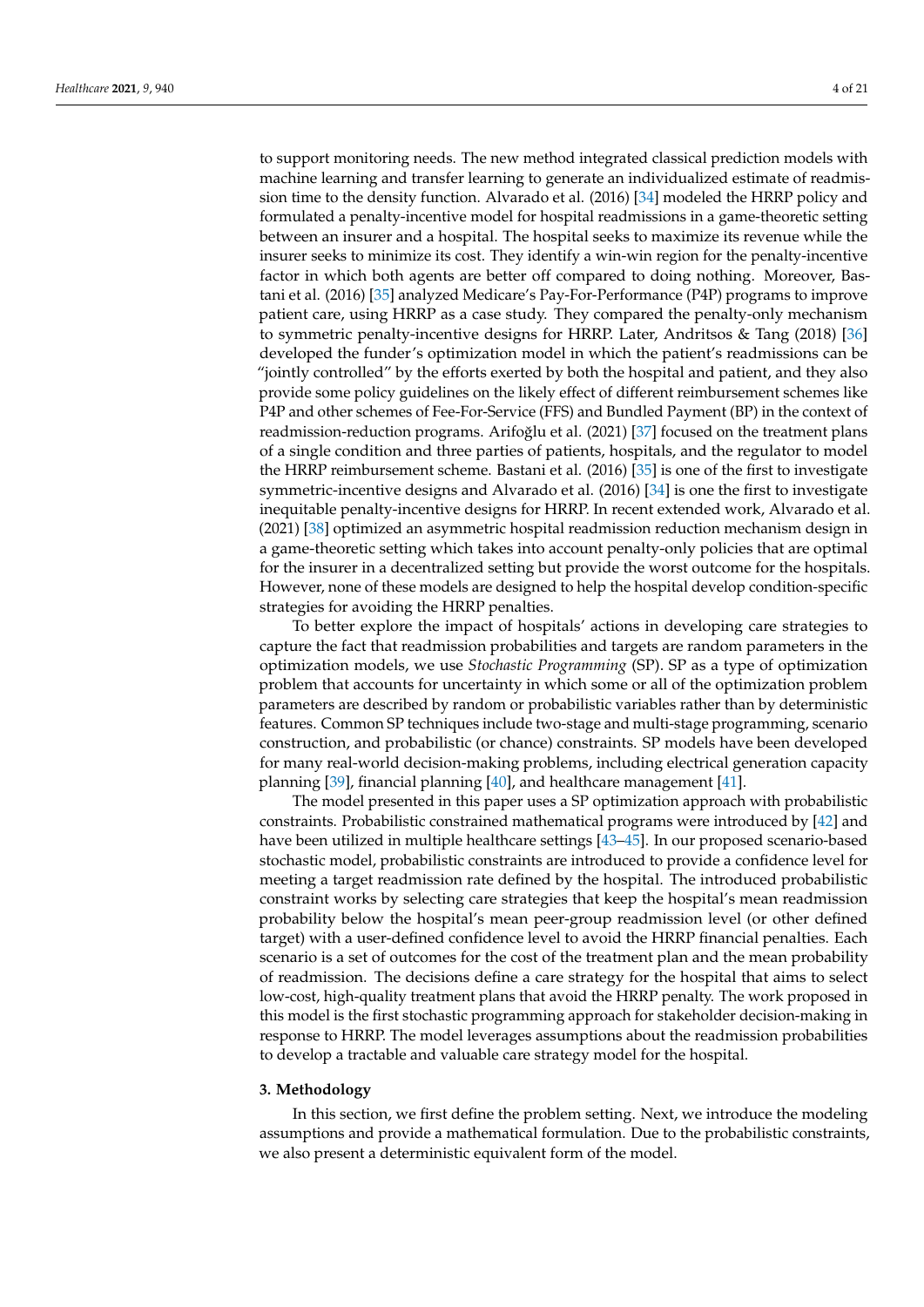## *3.1. Problem Statement*

Consider a hospital that must select a care strategy for multiple health conditions over a specified decision period. Each condition has a set of *treatment plans* that can be considered for each patient. A *care strategy* is the selection of treatment plans for each patient over the hospital's decision period. The hospital's objectives are to select a care strategy that (a) minimizes cost, (b) provides high quality of care to patients, and (c) avoids HRRP penalties. The hospital has a target readmission rate and a confidence level in which they would like to meet its target readmission rate. Complicating the matter is that readmission probabilities are stochastic.

The illustration in Figure [1](#page-4-0) shows an example of the care strategy for one condition. A treatment plan must be selected for each patient, and the combination of selections form the care strategy. The challenge lies in the trade-off between readmission rates and cost. For ease of reference, the treatment plans are classified into three levels in terms of readmission probability and treatment cost: Tiers 1, 2, and 3. Higher cost treatment plans are likely to be more effective and result in lower probabilities of readmission (Tier 1, left side). Lower cost treatment plans typically are less effective and have less impact on reducing the probability of readmission (Tier 3, right side). For example, medication reconciliation may be classified as Tier 3 whereas a transition coach may be classified has Tier 1. However, even the estimated readmission probability is stochastic because patients react differently to each intervention. Thus, selecting a care strategy is not a guarantee that readmission rates will be reduced to the expected rate. Tiers are not constant or standard for all hospitals; hospitals' stakeholders decide how to distribute *n* treatment plans between these tiers for conditions. A treatment plan tiers define a patient's history of previous treatments and the response to those treatments to reduce hospital readmission in operational treatment decisions for hospitals and specific health conditions.

<span id="page-4-0"></span>

**Figure 1.** Depiction of the problem statement and the selection of a care strategy for a single condition with *m* patients and *n* treatment plans.

#### *3.2. Model Assumptions*

Before presenting the model formulations, we first list several modeling assumptions and the corresponding justifications:

- 1. **Selecting a care strategy for a given time period.** The proposed model is a strategic decision-making policy model that would require periodic (e.g., monthly or quarterly) decisions based on changing goals, treatment plans, budgets, etc.
- 2. **The probability of readmission is uncertain.** Historical data provides the probability of readmission based on condition, but some treatment plans have better success rates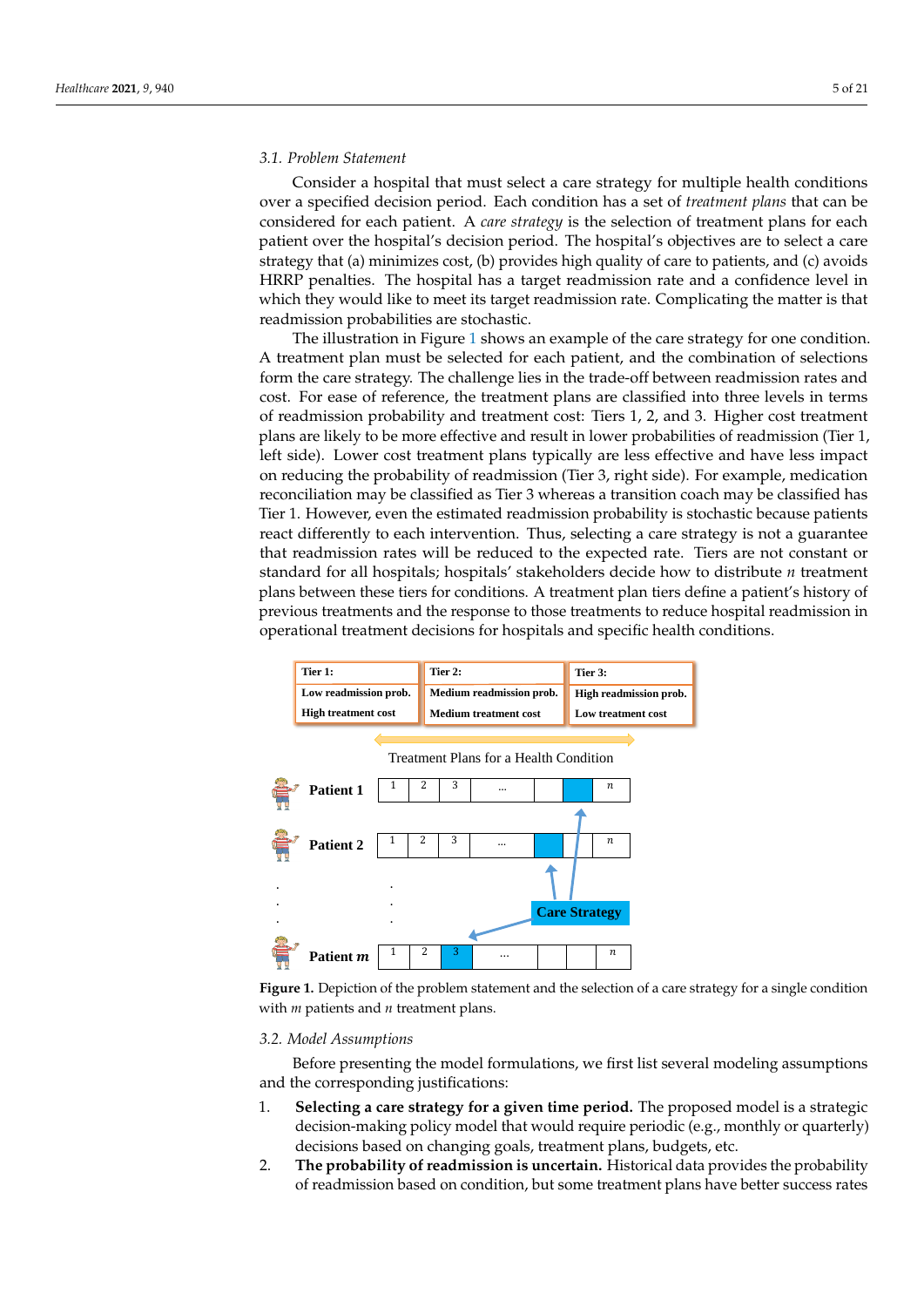than others and some patients are more at-risk for readmission due to behavioral and health reasons.

- 3. **Only one treatment plan with a known cost must be chosen for each patient visit.** The modeling approach assumes that the cost of each treatment plan is fixed at the time of the decision and that exactly one treatment plan must be chosen for each patient.
- 4. **The percentage of hospitals penalized using the** *mean readmission probability* **as a target is a reasonable estimator of the percentage of hospitals penalized using the** *median ERR.* Recall that CMS penalizes hospitals based on ERR which is a riskadjusted ratio of the number of *predicted* readmissions at a hospital to the *expected* the number of readmissions at an average hospital over a three-year performance period. Under HRRP, if a given condition has 25 or more eligible discharges and the ERR is greater than the peer group median ERR, the hospital is subject to a penalty. Otherwise, the hospital avoids the penalty for that condition. Unfortunately, ERR scores are for hospitals over three years and are not directly associated with a treatment plan or care strategy. Therefore, we needed a direct measure to set as a target for the hospital. To solve this dilemma, we explored using readmission probabilities as an estimator. One motivation for doing so is that high ERR scores commonly correspond to high readmission probabilities. ERR measures include a risk-adjustment factor whereas the mean readmission probability does not, thus we next provide evidence of the validity of the assumption.

To test our last assumption, we introduce a *confusion matrix (CM)*, a tool commonly used to analyze the performance of binary and multi-measure methods. The HRRP data sets for each peer group are classified into two classes: Penalized and non-penalized. The **actual measure** assumes the current HRRP practice, which uses the median ERR to determine whether a hospital is penalized for each category. The **predicted measure** is determined based on whether the corresponding readmission probability is over the mean of readmission probability for the peer group. The most basic *CM* terms in this study are: *True Positive (TP)*; *False Positive (FP)* (known as a "Type I error"); *False Negative (FN)* (known as a "Type II error"); and *True Negative (TN)*.

The results of the *CM* are shown in Figure [2.](#page-6-0) Two of the important performance rates that are often computed from a *CM* for a binary measure are **accuracy** (e.g., how often is the measure correct?) which is computed by *TP* + *TN*, and **miss-classification rate**, or "error rate" (e.g., how often is the measure wrong?), which is computed as  $FP + FN$ . Table [1](#page-5-0) gives an accuracy and miss-classification rate for all peer groups. In each group, the accuracy of the predicted measure is more than 82.3% for each peer group. The miss-classification rate is lowest for peer group 5 at 3.3% and highest for peer group 1 at 17.7%. Based on these performance rates in Table [1,](#page-5-0) we reasonably accept that the mean of the readmission probability is a good and fair estimate of the median of ERR. If a hospital is not confident in this assumption (e.g., a hospital in peer group 1), then recall that the hospital can adjust its confidence level or select a different target readmission rate.

| Peer Group | Accuracy | <b>Misclassification Rate</b> |
|------------|----------|-------------------------------|
|            | 82.3%    | $17.7\%$                      |
|            | 83.4%    | 16.6%                         |
|            | 87.4%    | 12.6%                         |
|            | 90.9%    | $9.1\%$                       |
| 5          | $96.7\%$ | 3.3%                          |

<span id="page-5-0"></span>**Table 1.** Performance rates of current HRRP median ERR measure and mean of readmission probability.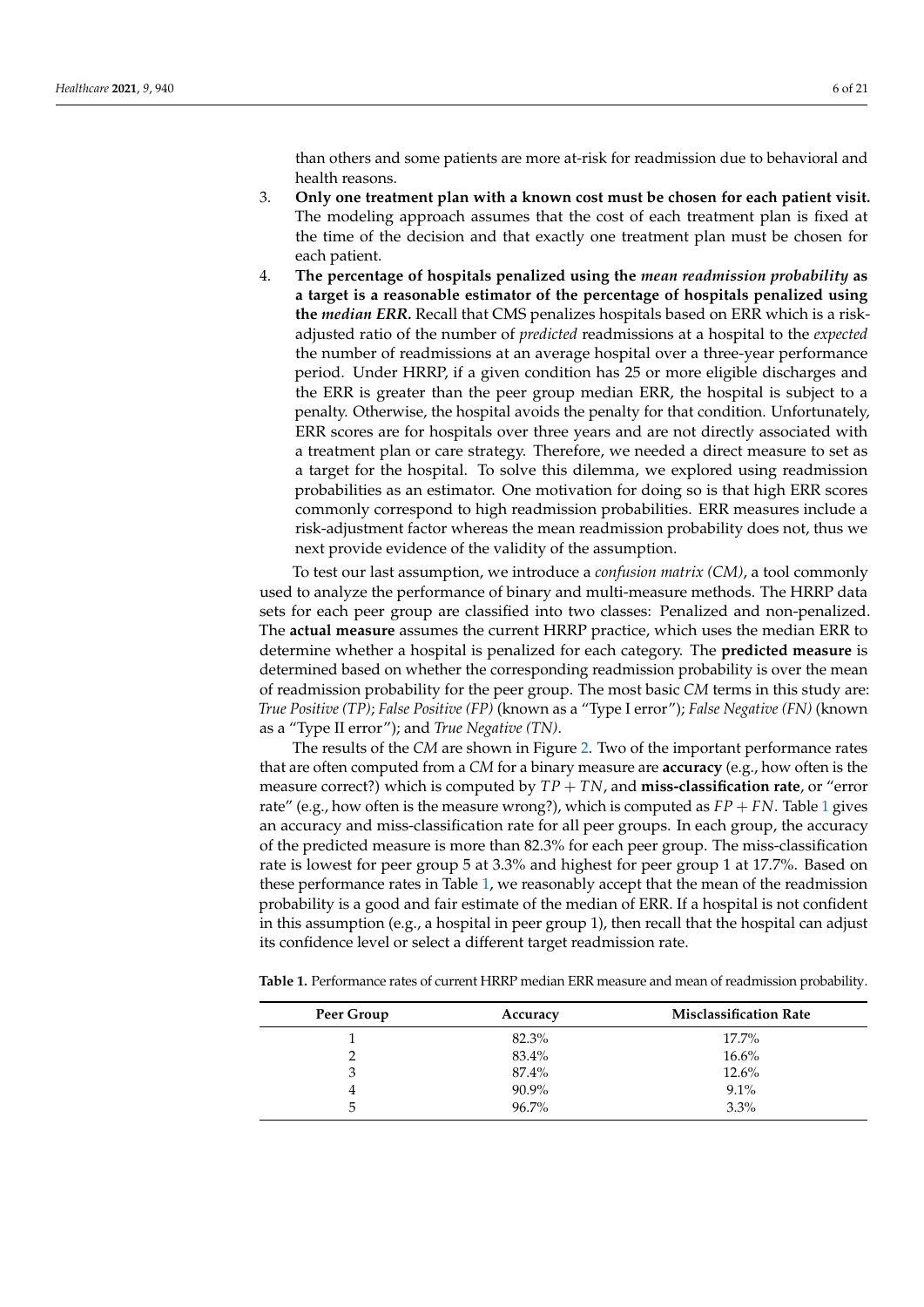<span id="page-6-0"></span>

**Figure 2.** Confusion matrices of current HRRP measure (Median ERR) and predicted measure (Mean of Readmission Prob.) for all five peer groups.

## *3.3. Scenario-Based Stochastic Model*

The representation and modeling of uncertainty as a crucial stage in SP can be different based on the specific SP techniques used. Scenario representation of uncertainty is one of the most commonly used techniques in SP. The main idea of the scenario representation is to generate a large number of scenarios where each scenario represents a possible realization of underlying uncertain factors. This method is an approximation of the true distribution of the uncertainties. Scenarios are generated to simulate the uncertainty of the readmission probability and the treatment plan costs. Uncertainty is represented in terms of random experiments with outcomes denoted by  $ω$ . The set of all outcomes is represented by  $Ω$ . Let *C* be a set of conditions for which a single hospital wants to select a care strategy and  $P^c$  be the set of patients with a condition  $c \in C$  that the hospital expects to treat in the decision period. A set of  $K^c$  treatment plans for each patient exists. A probability  $p(\omega)$  is assigned to each scenario such that  $\sum_{\omega \in \Omega} p(\omega) = 1$ . Each treatment plan *k* for patient *p* in condition *c* under scenario  $\omega$  has a cost of  $a_{pk}^c(\omega)$  and mean readmission probability of  $μ<sup>c</sup><sub>pk</sub>(ω)$ . For each condition *c*, the hospital will set a target readmission rate of  $θ<sup>c</sup>$  with a confidence level of  $\beta^c$ . The binary decision variable  $x_{pk}^c(\omega)$  in our stochastic model shows the chosen treatment plans for patients in each condition under scenario *ω*. All the sets, parameters, and variables used in the model are summarized in Table [2.](#page-7-0)

In the uncertain and real environments, hospitals need to determine a target readmission rate θ<sup>c</sup>. In HRRP, it is challenging for a hospital to predict whether they will be penalized because this depends on its ranking in the peer group. However, there exists a care strategy  $x^c(\omega) = \sum_{p \in P^c} \sum_{k \in K^c} x_{pk}^c(\omega)$  with uncertain mean readmission probability  $\mu^c(\omega)=\sum_{p\in P^c}\sum_{k\in K^c}\mu_{pk}^c(\omega)$  that satisfies the probabilistic constraint of  $P\big(f(\mu^c(\omega)x^c(\omega))\big)$  $\leq \theta^c$ )  $\geq \beta^c$ . The  $\beta^c$  is a confidence level determined by decision makers at the hospital. For instance, given  $\beta^c$ , the decision makers then need to determine a feasible target read $m$  ission rate  $\theta^c$  such that care strategy  $x^c(\omega)$  satisfies  $P(f(\mu^c(\omega)x^c(\omega)) \leq \theta^c) \geq \beta^c$ , where the expected readmission probability across all patients for condition *c* will be less than *θ <sup>c</sup>* with a chance of at least *β c* . Note that *β <sup>c</sup>* and *θ <sup>c</sup>* will need to be selected such that the constraint yields a feasible care strategy  $x^c(\omega)$ .

The scenario-based care strategy Stochastic Model (SM) is presented in Problem [1.](#page-7-1) The objective function [\(1a\)](#page-7-2) minimizes the expected treatment plan cost and the expected penalty for the hospital by choosing confidence level vector  $\vec{\beta}$ . Constraint [\(1b\)](#page-7-3) requires exactly one treatment plan to be selected for each patient. Constraint [\(1c\)](#page-7-4) is a probabilistic constraint for each condition, which requires that the expected mean readmission prob-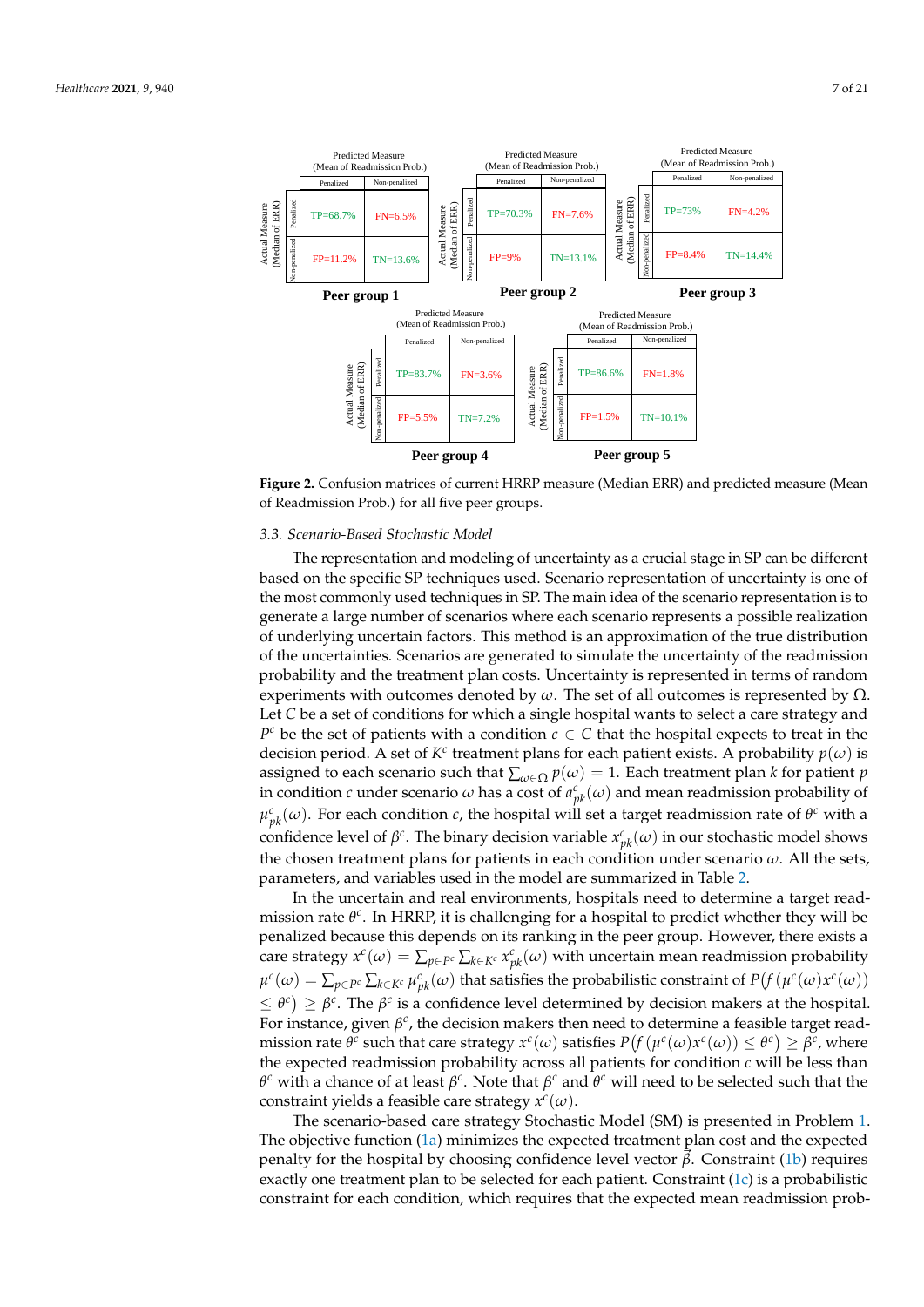Note that the probabilistic Constraint  $(1c)$  in the SM formulation complicates the formulation and thus, we develop the deterministic equivalent form of the problem in the next sub-section.

<span id="page-7-0"></span>**Table 2.** Notation for the stochastic programming model.

| <b>Sets</b>                                                                                    |                                                                                                                                                 |  |
|------------------------------------------------------------------------------------------------|-------------------------------------------------------------------------------------------------------------------------------------------------|--|
| C:                                                                                             | Set of conditions, indexed by c                                                                                                                 |  |
| $\Omega$ :                                                                                     | Set of scenarios, indexed by $\omega$                                                                                                           |  |
| $K^c$ :                                                                                        | Set of treatment plans with condition $c \in C$ , indexed by k                                                                                  |  |
| $P^c$ :                                                                                        | Set of patients with condition $c \in C$ , indexed by p                                                                                         |  |
| Parameters                                                                                     |                                                                                                                                                 |  |
| $p(\omega)$ :                                                                                  | Probability of scenario $\omega \in \Omega$                                                                                                     |  |
| $\theta^c$ :                                                                                   | Target readmission rate for condition $c \in C$ , given as a probability between 0<br>and 1                                                     |  |
|                                                                                                | Confidence level to satisfy the probability constraint for condition $c \in C$                                                                  |  |
|                                                                                                | Confidence level vector $\vec{\beta} = (\beta^1, \beta^2, , \beta^c)$                                                                           |  |
| $\begin{array}{c} \beta^c \colon \\ \vec{\beta} \colon \\ a^c_{pk}(\omega) \colon \end{array}$ | Cost of treatment plan $k \in K$ for patient $p \in P^c$ with condition $c \in C$ under<br>scenario $\omega \in \Omega$                         |  |
| $\mu_{pk}^c(\omega)$ :                                                                         | Mean readmission probability of treatment plan $k \in K$ for patient $p \in P^c$<br>with condition $c \in C$ under scenario $\omega \in \Omega$ |  |
| $\mathbb{EP}(\vec{\beta})$ :                                                                   | Expected penalty for confidence level vector $\vec{\beta}$                                                                                      |  |
| $R^c$ :                                                                                        | Proportion of baseline cost contributed by condition $c \in C$                                                                                  |  |
| $\bar{a}^c$ :                                                                                  | Mean cost of treatment plans for condition $c \in C$                                                                                            |  |
| Penalty:                                                                                       | One-year penalty cost for the hospital                                                                                                          |  |
| Decision variable                                                                              |                                                                                                                                                 |  |
| $x_{nk}^c(\omega)$ :                                                                           | $x_{nk}^c(\omega) = 1$ if treatment plan $k \in K$ for patient $p \in P^c$ with condition $c \in C$                                             |  |

<span id="page-7-1"></span>
$$
SM = Min \sum_{\omega \in \Omega} \left( p(\omega) \sum_{c \in C} \sum_{p \in P^c} \sum_{k \in K^c} (a_{pk}^c(\omega) x_{pk}^c(\omega)) \right) + \mathbb{E} \mathbb{P}(\vec{\beta}) \tag{1a}
$$

under scenario  $\omega \in \Omega$  is selected,  $x_{pk}^c(\omega) = 0$  otherwise

$$
\text{s.t.} \sum_{k \in K^c} x_{pk}^c(\omega) = 1, \quad \forall p \in P^c, c \in C, \omega \in \Omega \tag{1b}
$$

<span id="page-7-3"></span><span id="page-7-2"></span>
$$
\mathbf{P}\left(\frac{\sum_{p\in P^c}\sum_{k\in K^c}\mu_{pk}^c(\omega)x_{pk}^c(\omega)}{|P^c|}\leq\theta^c\right)\geq\beta^c,\quad\forall c\in\mathbb{C},\omega\in\Omega\qquad(1c)
$$

$$
x_{pk}^{c}(\omega) \in \{0,1\}, \quad \forall p \in P^{c}, k \in K^{c}, c \in C, \omega \in \Omega.
$$
 (1d)

The expected penalty  $\mathbb{E}(\vec{\beta})$  represents the penalty cost if the care strategy fails to avoid the HRRP penalty. For simplification, we estimate this as a constant term based on average treatment costs. For each condition *c*, the probability of the care strategy failing is  $(1 - \beta^c)$ . Thus, we estimate the expected penalty  $\mathbb{E} \mathbb{P}(\vec{\beta})$  for confidence level vector  $\vec{\beta}$  as:

$$
\mathbb{E}\mathbb{P}(\vec{\beta}) = \sum_{c \in C} (1 - \beta^c)(R^c\text{Penalty}),\tag{2}
$$

where  $R^c$  is the proportion of the penalty cost contributed by condition  $c$  is defined by:

<span id="page-7-5"></span><span id="page-7-4"></span>
$$
R^{c} = \frac{|P^{c}|\bar{a}^{c}}{\sum_{\hat{c}\in\mathcal{C}}|P^{\hat{c}}|\bar{a}^{\hat{c}}}.
$$
\n(3)

*Penalty* is the hospital's annual penalty cost (e.g., the hospital's penalty cost in dollars for FY 2018) and  $\bar{a}^c$  is the mean treatment cost for condition  $c$ . Note that the probabilistic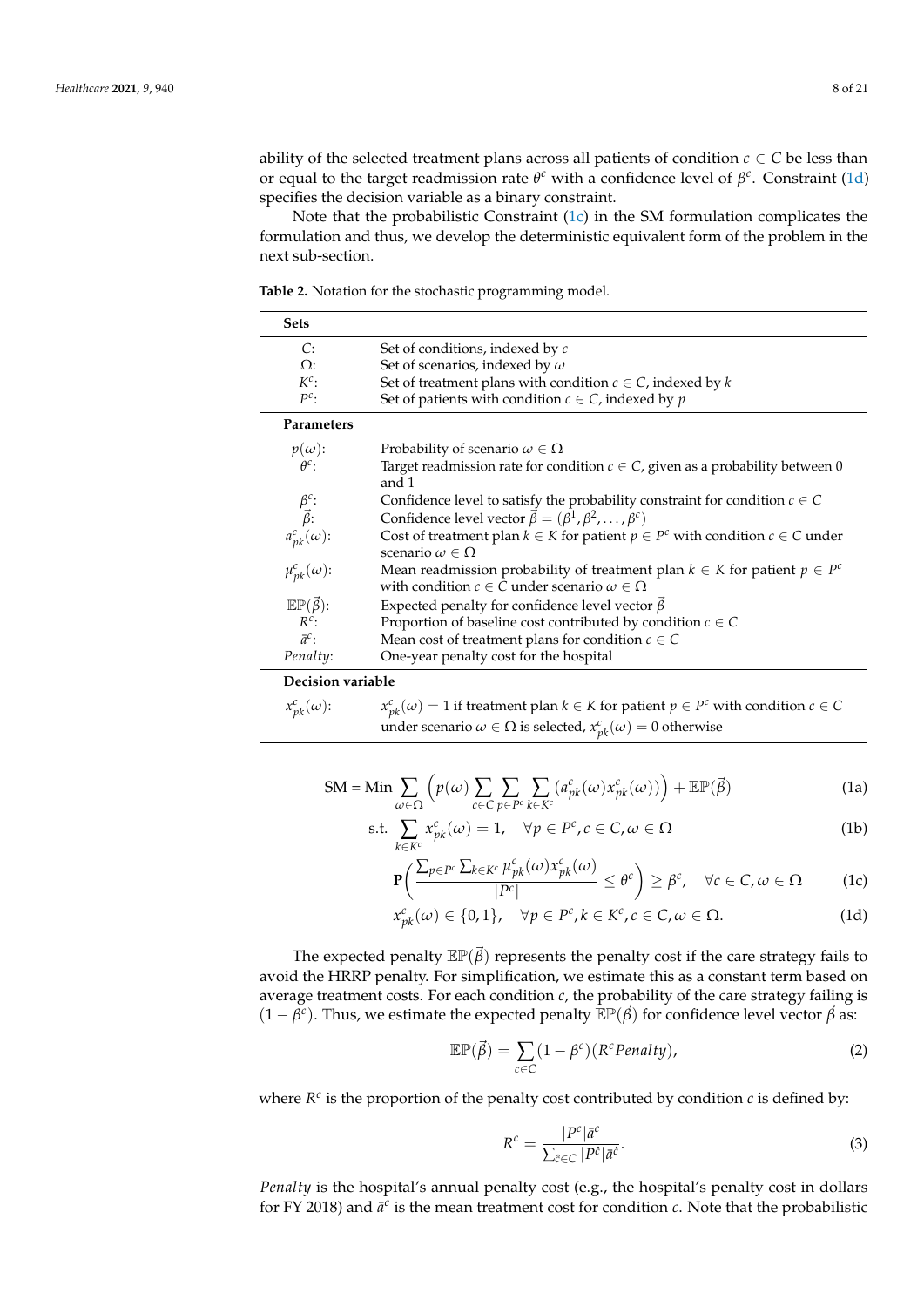constraint [\(1c\)](#page-7-4) in the SM formulation complicates the formulation and thus we develop the deterministic equivalent form of the problem in the next sub-section.

## <span id="page-8-1"></span>*3.4. Deterministic Equivalent Model*

Probabilistic constraints provide a relatively robust approach, but can be complicated to solve. The literature shows that patient return behavior (e.g., probability of readmission) follows the Gaussian (or Normal) distribution [\[30\]](#page-20-7) when it is not time-dependent. Fortunately, this assumption of Gaussian readmission rates enables the development of a deterministic equivalent model. The probabilistic constraint  $(1c)$  has binary variables  $x^c_{pk}(\omega)$  and random parameters  $\mu^c_{pk}(\omega)$ , which follow a continuous distribution. The expected readmission probabilities are independent and non-identically distributed Gaussian random parameters,  $\mu_{pk}^c(\omega) \sim N(\hat{\mu}_{pk}^c(\omega), \lambda_c \hat{\mu}_{pk}^c(\omega))$  for  $\lambda_c > 0$ , which provides for a deterministic equivalent model [\[46,](#page-20-22)[47\]](#page-20-23). Here  $\lambda_c$  is the coefficient of variation for condition *c*. This combination yields the following theorem.

**Theorem 1.** For condition  $c \in C$  and under each scenario  $\omega \in \Omega$ , consider  $|P^c| * |K^c|$  random parameters  $\mu_{pk}^c(\omega)\sim N(\hat{\mu}_{pk}^c(\omega),\lambda_c\hat{\mu}_{pk}^c(\omega)),$   $\lambda_c>0$ , and  $\hat{\mu}_{pk}^c(\omega)$ . Then, if  $x_{pk}^c(\omega)\in\{0,1\}$  for  $\mathit{each}\ p \in P^c$  and  $k \in K^c$  , the following constraints are equivalent:

$$
\mathbf{P}\left(\frac{\sum_{p\in P^c}\sum_{k\in K^c}\mu_{pk}^c(\omega)x_{pk}^c(\omega)}{|P^c|}\leq\theta^c\right)\geq\beta^c\iff\sum_{p\in P^c}\sum_{k\in K^c}\hat{\mu}_{pk}^c(\omega)x_{pk}^c(\omega)\leq\mu_c^*(\omega),
$$

*where*  $\mu_c^*(\omega)$  *is the unique root of:* 

$$
\theta^{c}|P^{c}| - \mu_{c\omega}(x) = \sqrt{\lambda_{c}\mu_{c\omega}(x)} * \phi^{-1}(\beta^{c}), \qquad (4)
$$

where  $\mu_{c\omega}(x)=\sum_{p\in P^c}\sum_{k\in K^c}\hat{\mu}^c_{pk}(\omega)x^c_{pk}(\omega)$  and  $\phi$  is the cumulative distribution of the standard *normal distribution.*

**Proof.** Recall that if  $\mu_{pk}^c(\omega)$  are independent Gaussian with mean  $\hat{\mu}_{pk}^c(\omega)$  and variance  $λ_c ρ<sup>c</sup><sub>pk</sub>(ω)$ :

The left-hand side of probabilistic constraint [\(1c\)](#page-7-4) is equal to:

LHS = 
$$
\mathbf{P}\left(\frac{\sum_{p \in P^c} \sum_{k \in K^c} \mu_{pk}^c(\omega) x_{pk}^c(\omega)}{|P^c|} \leq \theta^c\right)
$$
  
\n=  $\mathbf{P}\left(\sum_{p \in P^c} \sum_{k \in K^c} \mu_{pk}^c(\omega) x_{pk}^c(\omega) \leq \theta^c |P^c|\right)$   
\n=  $\mathbf{P}\left(N(0,1) \leq \frac{\theta^c |P^c| - \mu_{c\omega}(x)}{\sqrt{\lambda_c \mu_{c\omega}(x)}}$ 

where  $\mu_{c\omega}(x) = \sum_{p \in P^c} \sum_{k \in K^c} \hat{\mu}_{pk}^c(\omega) x_{pk}^c(\omega)$ . Then the original probabilistic constraint  $(1c)$  becomes:

<span id="page-8-0"></span>
$$
\mathbf{P}\left(\frac{\sum_{p \in P^c} \sum_{k \in K^c} \mu_{pk}^c(\omega) x_{pk}^c(\omega)}{|P^c|} \leq \theta^c\right) \geq \beta^c \iff \frac{\theta^c |P^c| - \mu_{c\omega}(x)}{\sqrt{\lambda_c \mu_{c\omega}(x)}} \geq \phi^{-1}(\beta^c) \tag{5}
$$
\n
$$
\iff \mu_{c\omega}(x) \leq \mu_c^*(\omega)
$$
\n
$$
\iff \sum_{p \in P^c} \sum_{k \in K^c} \hat{\mu}_{pk}^c(\omega) x_{pk}^c(\omega) \leq \mu_c^*(\omega)
$$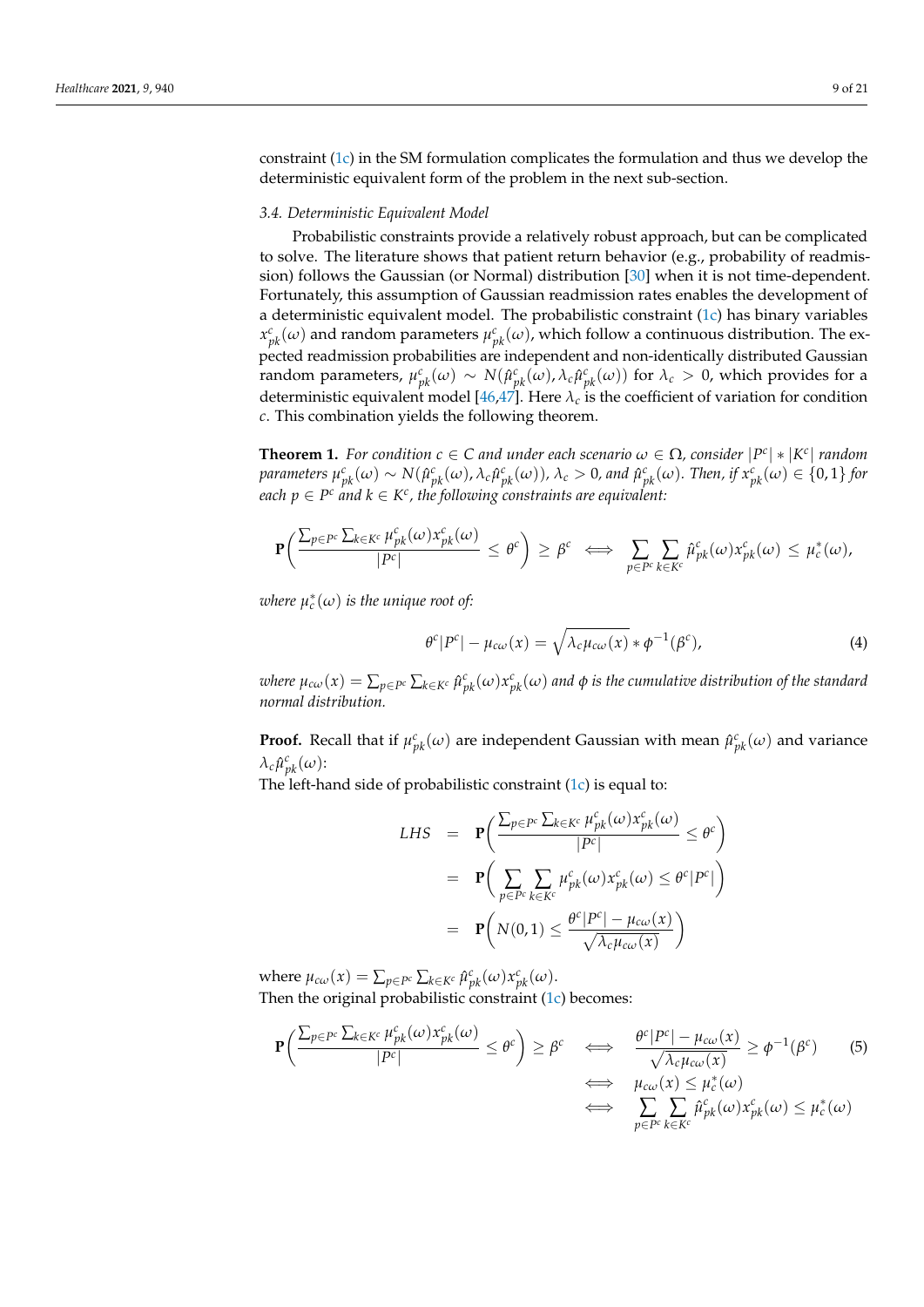because the left-hand side of inequality [\(5\)](#page-8-0) is decreasing in  $\mu_{c\omega}(x)$ , where  $\mu_c^*(\omega)$  is the unique root of the equation:

<span id="page-9-2"></span>
$$
\theta^{c}|P^{c}| - \mu_{c\omega}(x) = \sqrt{\lambda_{c}\mu_{c\omega}(x)} * \phi^{-1}(\beta^{c}).
$$
\n(6)

 $\Box$ 

A summary of the additional notation for the deterministic equivalent model is provided in Table [3.](#page-9-0) By replacing the probabilistic constraint with its equivalent constraint, the SM from problem [\(1\)](#page-7-1) becomes the Deterministic Equivalent Model (DEM) given in problem [\(7\)](#page-9-1):

<span id="page-9-1"></span>
$$
\text{DEM} = \text{Min} \sum_{\omega \in \Omega} \left( p(\omega) \cdot \sum_{c \in C} \sum_{p \in P^c} \sum_{k \in K^c} (a_{pk}^c(\omega) x_{pk}^c(\omega)) + \mathbb{E} \mathbb{P}(\vec{\beta}) \right)
$$
(7a)

$$
\text{s.t. } \sum_{k \in K^c} c_{pk}(\omega) = 1, \quad \forall p \in P^c, c \in C, \omega \in \Omega \tag{7b}
$$

$$
\sum_{p \in P^c} \sum_{k \in K^c} \mu_{pk}^c(\omega) x_{pk}^c(\omega) \le \mu_c^*(\omega), \quad \forall c \in C, \omega \in \Omega \tag{7c}
$$

<span id="page-9-3"></span>
$$
x_{pk}^c(\omega) \in \{0,1\}, \quad \forall p \in P^c, k \in K^c, c \in C, \omega \in \Omega.
$$
 (7d)

<span id="page-9-0"></span>

| Table 3. Additional notation for the deterministic equivalent model. |
|----------------------------------------------------------------------|
|----------------------------------------------------------------------|

| <b>Additional Notations</b> |                                                                                  |  |  |
|-----------------------------|----------------------------------------------------------------------------------|--|--|
| $\lambda_c$ :               | Coefficient of variance for the Gaussian random variable for condition $c \in C$ |  |  |
| $\mu_{c\omega}(x)$ :        | $\sum_{p\in P^c}\sum_{k\in K^c}\hat{\mu}_{pk}^c(\omega)x_{pk}^c(\omega)$         |  |  |
| $\mu_c^*(\omega)$ :         | Unique root of Equation (6)                                                      |  |  |
| $\phi$ :                    | Cumulative distribution of the standard normal distribution $\mathcal{N}(0,1)$   |  |  |

## **4. Model Demonstration**

This section provides a numerical demonstration of DEM for two real hospitals. We first describe the data sets for each hospital and then discusses the design of experiments and computational results.

#### *4.1. Design of Experiments*

CMS publishes HRRP supplemental data every fiscal year for more than 3200 hospitals and health centers across the U.S. The data specifies the peer group classifications, the number of cases, and ERR for each hospital for all six conditions over a 3-year period [\[10\]](#page-19-9). For our study, real hospital data was collected from CMS for the FY 2018 for all six HRRP conditions to demonstrate numerical examples of the developed model. CMS uses a 3-year performance history; hence, the FY 2018 dataset contains results from July 2013 to June 2016 [\[10\]](#page-19-9). The peer groups are defined based on the percentage of the dual proportion which is the number of patients dually eligible for Medicare and full-benefit Medicaid during the fiscal year. Hospitals in the first peer group have the lowest dual proportion and hospitals in the 5th peer group have the highest dual proportion. We randomly selected hospitals in peer group 2 for our analysis. To demonstrate the model's value under different extremes, we separated the hospitals into two categories: *High-* and *low-performing* hospitals, respectively, with 0–2 and 3–6 penalized conditions. Note that the number of hospitals with no penalized conditions refers to hospitals that are already doing better than the mean peer group in all six health conditions. A total of 58% of hospitals in the peer group 2 belong to the low-performing hospital group and 42% of them belong to the high-performing hospital group.

Two hospitals were selected from peer group 2 based on the number of penalized conditions, one from the low-performing hospital group (Hospital "A") and one from the high-performing hospital group (Hospital "B"). Due to privacy issues, we will refrain from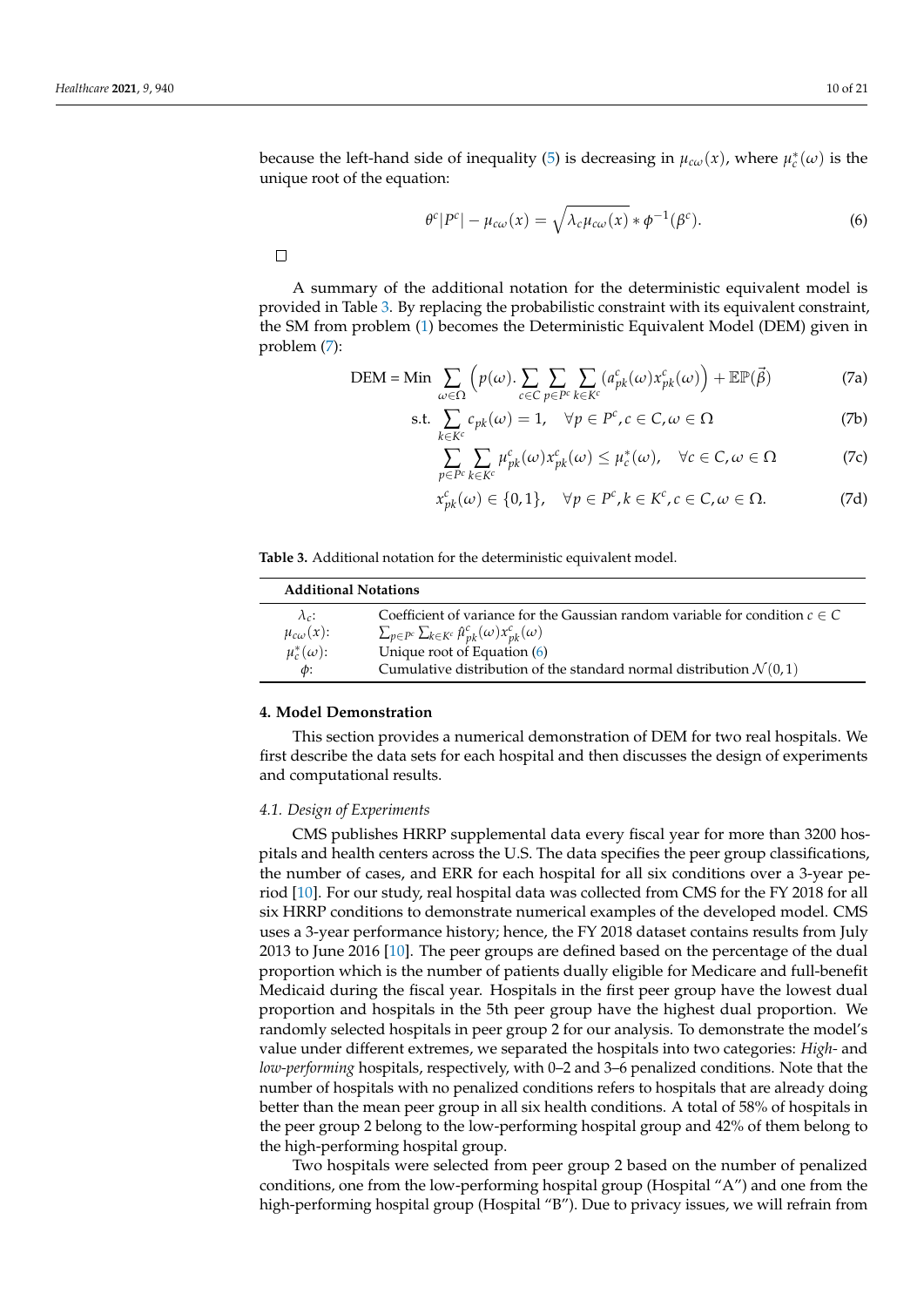mentioning the name of the hospitals. Hospital "A" in New York, USA is penalized for five of six HRRP conditions and currently receives a cumulative 1.35% penalty. Hospital "B" in California, USA is penalized for one of six HRRP conditions and currently receives a cumulative 0.2% penalty. The probability of readmission and penalties for each hospital are given in Table [4,](#page-10-0) where "P" appears to indicate which conditions were penalized for the respective hospitals. For each condition, the second peer group's mean readmission probability was used as the target readmission rate; the presumed values are also listed in Table [4.](#page-10-0) We aim to identify a three-month care strategy for each hospital based on its risk level. The number of patients in three months for each hospital for each condition is given in Table [5.](#page-10-1) The number of treatment plans can be determined by the opinion of physicians or management. Based on the opinion of our physician collaborator, 10 treatment plans per patient for each condition have been selected in this study. These 10 plans have been distributed as follows: Tier 1 has three treatment plans (*k* = 1,2,3), Tier 2 has four treatment plans (*k* = 4,5,6,7), and Tier 3 has three treatment plans (*k* = 8,9,10). The known cost information of conditions is collected from [\[48\]](#page-20-24). This website uses the hospital's zip code to provide three cost figures: Below the fair price, fair price, and highest price. The fair price is defined as the price that you should reasonably expect a medical service to cost if you shop for care [\[48\]](#page-20-24). The triangular distribution (TRIA) was used to generate the cost information and these parameters are also summarized in Table [5.](#page-10-1) The value of *β* varies in the design of experiments between 50–98%.

<span id="page-10-0"></span>**Table 4.** Mean readmission probability in the second peer group, mean readmission probability, and penalized conditions for selected hospitals.

|             |                                               | Hospital "A"                     |          | Hospital "B"                     |          |
|-------------|-----------------------------------------------|----------------------------------|----------|----------------------------------|----------|
| Cond.       | Peer Group 2 Mean<br><b>Readmission Prob.</b> | <b>Mean Readmission</b><br>Prob. | P        | <b>Mean Readmission</b><br>Prob. | P        |
| AMI         | 15.97%                                        | $21.21\%$                        | $\times$ | 17.69%                           | $\times$ |
| <b>PN</b>   | 15.37%                                        | 19.01%                           | $\times$ | 14.69%                           |          |
| HF          | 20.48%                                        | 22.43%                           | $\times$ | 14.99%                           |          |
| <b>HK</b>   | 8.01%                                         | $4.21\%$                         |          | 3.41%                            |          |
| <b>COPD</b> | 18.67%                                        | 19.56%                           | $\times$ | 17.11%                           |          |
| CABG        | 15.15%                                        | 17.33%                           | $\times$ | 12.36%                           |          |

P: Penalized conditions.

<span id="page-10-1"></span>**Table 5.** Average number of patients in 3 months and the cost distributions for the selected hospitals.

|             | Hospital "A"           |                                  | Hospital "B"           |                                  |
|-------------|------------------------|----------------------------------|------------------------|----------------------------------|
| Cond.       | No.<br><b>Patients</b> | Cost(\$) Distributions<br>(TRIA) | No.<br><b>Patients</b> | Cost(\$) Distributions<br>(TRIA) |
| AMI         | 52                     | (6745, 8431, 21,078)             | 18                     | (8439, 10,548, 26,370)           |
| PN          | 132                    | (6312, 7890, 19, 725)            | 69                     | (7897, 9871, 24, 678)            |
| HF          | 126                    | (5990, 7487, 18, 718)            | 44                     | (7494, 9367, 23,418)             |
| <b>HK</b>   | 96                     | (3585, 9359, 31, 814)            | 76                     | (4196, 9001, 25, 542)            |
| <b>COPD</b> | 47                     | (6460, 8075, 20,188)             | 22                     | (8082, 10, 102, 25, 255)         |
| CABG        | 21                     | (39,864, 56,297, 161,385)        |                        | (47,382, 67,664, 196,103)        |

To estimate the number of scenarios, *n*, necessary for estimating a population mean with  $(1 - \alpha)100\%$  confidence and error no larger than  $\epsilon$  is:

<span id="page-10-2"></span>
$$
n > \frac{(z_{\frac{\alpha}{2}}^2)\hat{s}^2}{\epsilon^2},\tag{8}
$$

where  $\hat{s}^2$  is a decent estimate of the population variance based on a reduced number of scenarios and *z* is the standard normal distribution [\[49\]](#page-20-25). The total care cost (objective function) over 25 scenarios yielded a variance of  $\hat{s}^2 = $156, 721.15$  for Hospital "A" and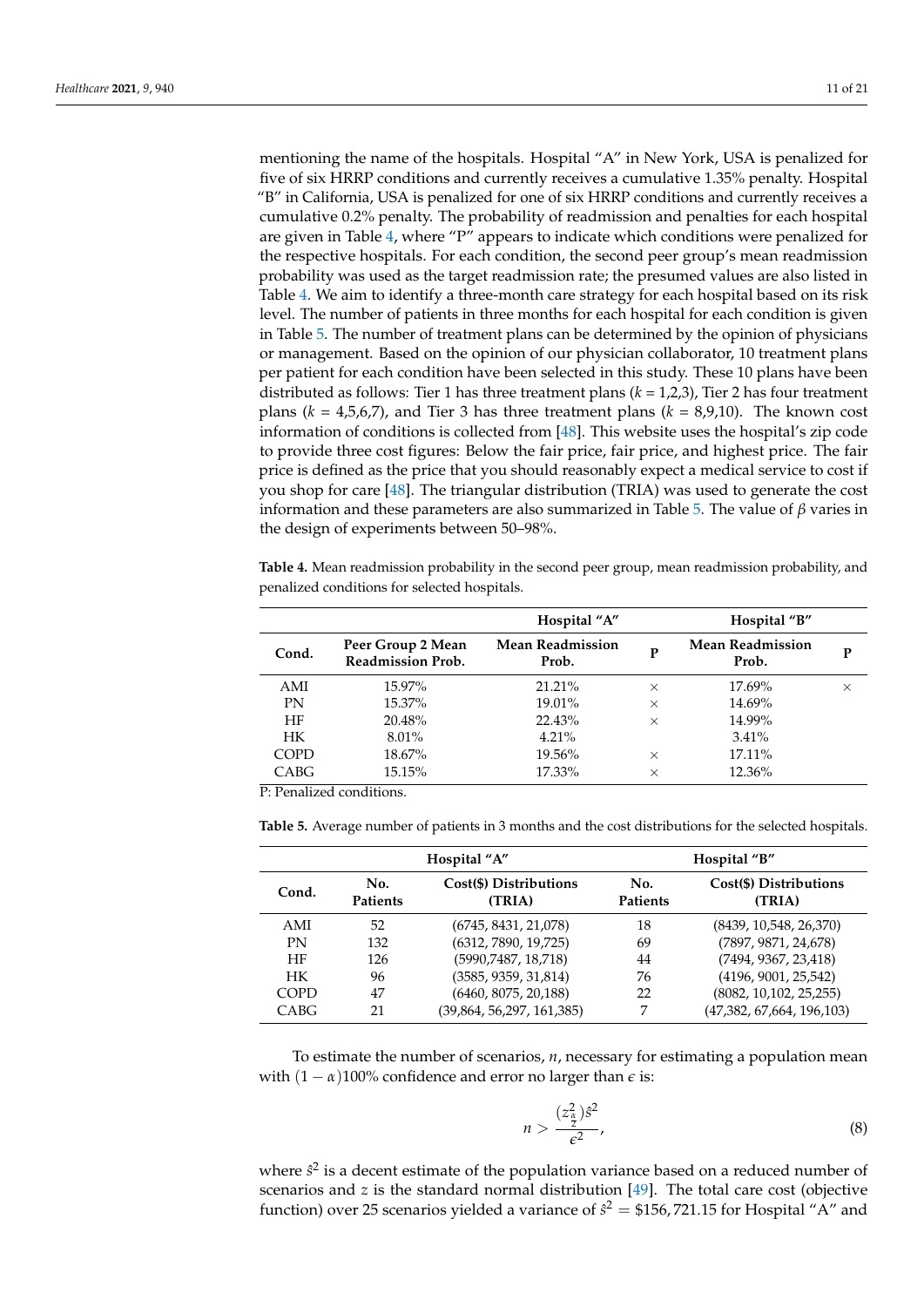$\hat{s}^2 = $81,246.64$  for Hospital "B". By applying formula [\(8\)](#page-10-2) with 99% confidence and  $\epsilon = 150$ , we chose to round up to  $|S| = 50$  scenarios for this study.

We use the normal distribution to generate the readmission probability  $N(\hat{\mu}^c_{pk}(\omega))$  $\lambda_c \hat{\mu}^c_{pk}(\omega)$ ) assuming the coefficient of variance  $\lambda_c$  = 0.25 for all conditions. More specifically, for the 50 scenarios, the mean readmission probability of each hospital for each condition was taken from CMS data [\[10\]](#page-19-9) (as shown in Table [4\)](#page-10-0) and used to generate the mean readmission rate for each patient based on the normal distribution. Then, for each patient and condition, we additionally generated  $|K^c|$  readmission probabilities for each treatment plan. Generating the costs of treatment plans followed the same process based on the triangular distributions from Table [5](#page-10-1) for each condition.

## *4.2. Computational Results*

In this section, we report the experimental results of experiments for two selected hospitals to show DEM performance under 50 scenarios. The hospitals' current situation has been considered to validate the results of the developed model. Baseline testing validates and compares the performance of DEM with the current hospital situation as a known standard of reference. The optimal care strategies for selected hospitals are explained in three experiments.

# 1. **Cost of optimal care strategies for varying levels of** *β*

The cost of optimal care strategies considering the expected penalty based on varying levels of *β* for both hospitals is shown in Figure [3.](#page-12-0) Each point reported in Figure [3](#page-12-0) corresponds to the average optimal cost of care **plus** the expected penalty by choosing confidence level of  $\beta^c$  for each condition  $c \in C$ . The "Baseline (No Penalty)" line (solid, dark blue line) shows the hospital's cost if HRRP did not exist and there were no penalties, which is computed as the sum-product of the mean cost and the number of patients across the six conditions as shown in Equation [\(9\)](#page-11-0). Additionally, the "Baseline + Penalty (FY 2018)" line (dashed, pink line) shows the hospital's current costs with HRRP penalties over the same time period as computed by Equation [\(10\)](#page-11-1). These two lines display the hospital's current situation for total cost care and consider validating the decisions from the model. Thus, any decisions below the dashed, pink line would yield cost savings and improvement for the hospital.

<span id="page-11-0"></span>
$$
\text{Baseline (No Penalty)} = \sum_{c \in C} |P^c| \bar{a}^c \tag{9}
$$

<span id="page-11-1"></span>
$$
\text{Baseline} + \text{Penalty} = \sum_{c \in C} |P^c| \bar{a}^c + \text{Penalty.} \tag{10}
$$

Other than "Baseline (No Penalty)" and "Baseline + Penalty (FY 2018)" lines in Figure [3,](#page-12-0) each line shows the average expected the total cost of care for the hospital when *β* varies along the *y* axis. The line labeled "All conditions" is the total cost for dropping *β c* simultaneously for all six conditions. The highest feasible *β c* for the "All conditions" line will be referred to as  $\beta^*$  where the average expected cost of care converges. The condition-specific lines (e.g., AMI(0.8) for hospital "A") indicate that the  $\beta^c$  value was varied for that condition (e.g., AMI) while the other five conditions remained fixed at *β* ∗ (e.g., 80%).

For hospital "A", the AMI, PN, and CABG conditions have the highest feasible *β <sup>c</sup>* at 0.8, 0.9, and 0.8, respectively, which can be seen where the condition-specific lines stop at these points. Thus,  $β^* = 80\%$  becomes the highest feasible  $β$  in the "All Conditions" line. The "All conditions" line generally has the lowest cost for most values of *β<sup>c</sup>* because it takes less money to attain these lower standards for all conditions simultaneously. hospital "A" can feasibly reduce its cost from the "Baseline+Penalty" level by selecting a care strategy with *β* equal to 0.8 for all conditions. However, they would need to select *β <sup>c</sup>* > 0.64 for all conditions to achieve the pre-HRRP cost levels (e.g., where "All conditions" intersects the "Baseline (No Penalty)" level). This analysis is valuable to "hospital A" because they can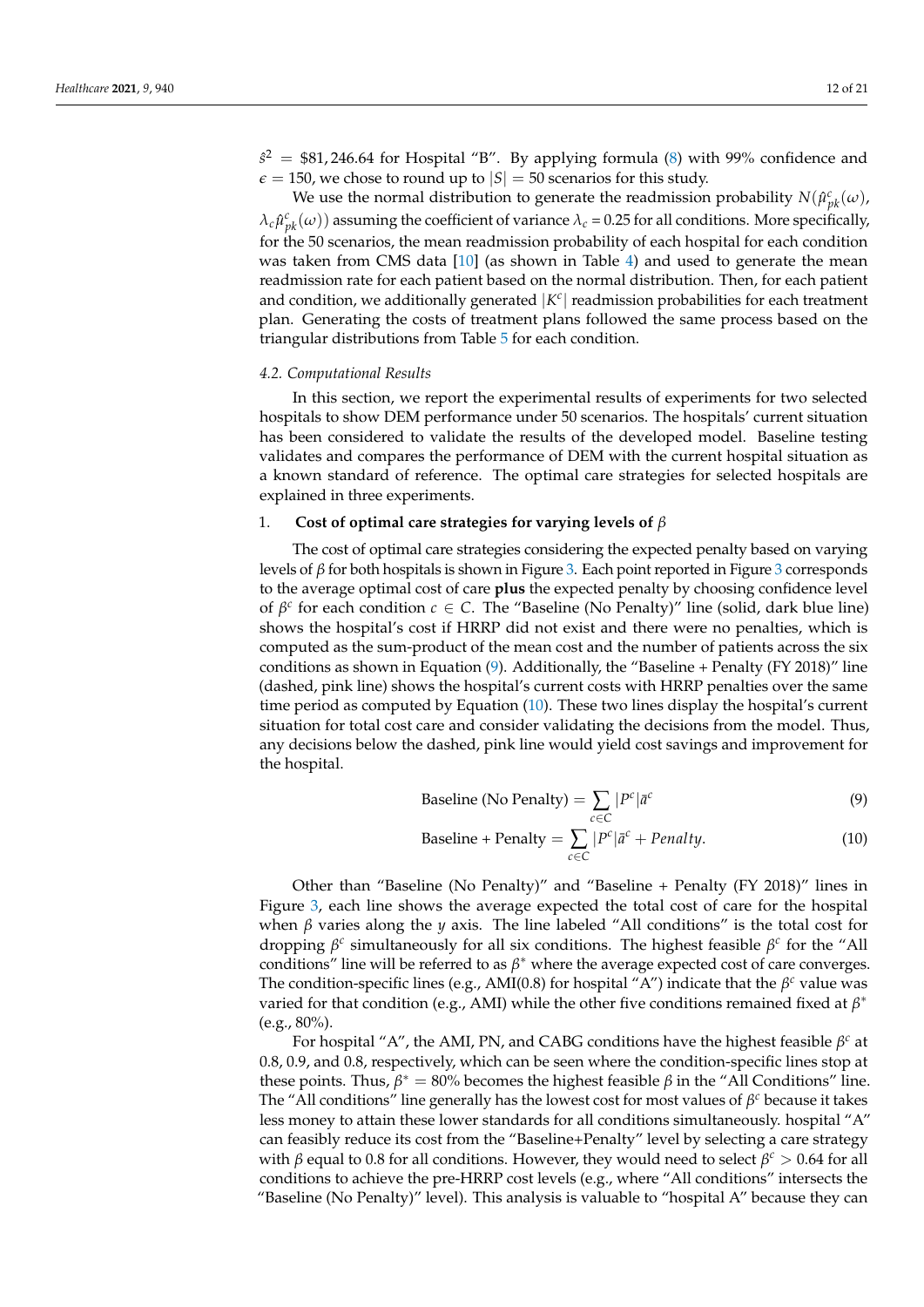determine how much additional money it would require to improve its confidence level and shift its ranking in the peer group to avoid HRRP penalties for that condition. This can be done simultaneously across all conditions by considering different strategies for each condition.

<span id="page-12-0"></span>



**Figure 3.** Average expected cost of care strategy for hospital "A" and "B" under scenarios.

For the higher-performing hospital "B", the AMI condition has the highest feasible  $β<sup>c</sup>$  at 0.9. Thus,  $β<sup>*</sup> = 90%$  is the highest feasible  $β$  in hospital "B" for the "All Conditions" line. For hospital "B", most solutions are below both the "Baseline (No Penalty)" and the "Baseline + Penalty" lines because the hospital was already doing well pre-HRRP for five of six conditions, so the penalty cost was very small. Even selecting a care strategy with *β* at the maximum feasible value of 90% has a lower cost than the pre-HRRP level by nearly \$260,000.

Since the mean readmission probability of both hospitals for HK is already much lower than the mean readmission probability in the second peer group, the cost of care slowly decreases and shows less expected penalty for this condition. Baseline lines are considered to display the need for improvement in the following hospitals and the developed model can help them with that. In Figure [3,](#page-12-0) hospital "A" has high penalties with the "Baseline + Penalty" line at (\$7.87 million) and needs improvement. Most solutions for both hospitals "A" and "B" result in penalties below the hospitals' current situation "Baseline + Penalty",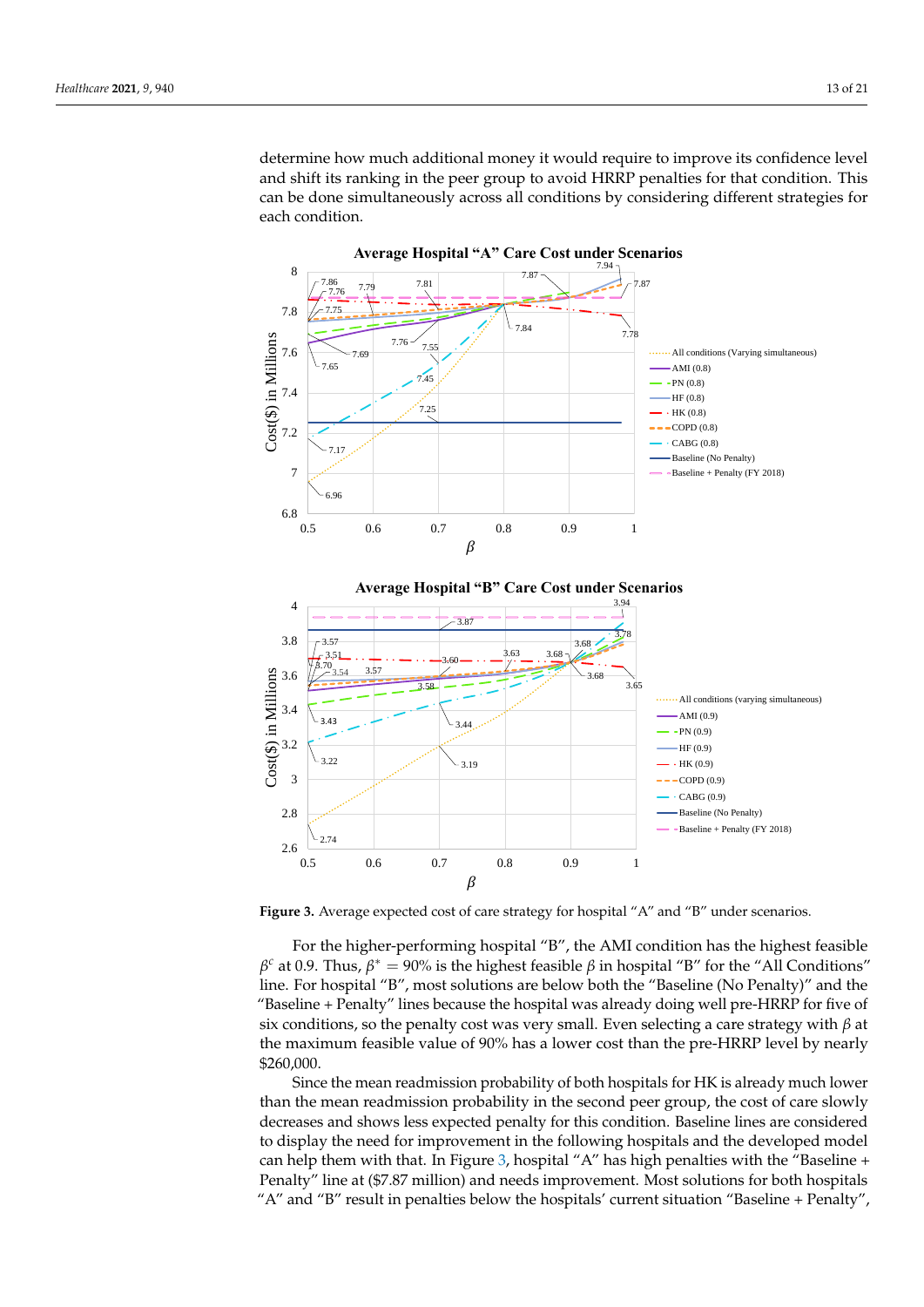indicating how valuable the developed model can be in helping them identify areas of improvement. Even for hospital "B", the results from the model mark improvement. On a final note, recall from Table [5](#page-10-1) that CABG is the most expensive condition therefore, targeting this condition for reduced care levels is cost-effective for both hospitals. For example, dropping the confidence level for CABG from 0.8 to 0.7 or 0.6, but maintaining high confidence level standards at  $\beta^* = 80\%$  for all other conditions can bring significant cost-savings to hospital "A".

# 2. **Mean hospital readmission probability for the optimal care strategies, given by condition**

The left-hand side of constraint  $(7c)$  measures the mean hospital readmission probability for each condition and scenario. Given the optimal solution  $x_{pk}^{*c}(\omega)$  then Equation [\(11\)](#page-13-0) measures average optimal mean readmission rates through all scenarios:

<span id="page-13-0"></span>
$$
\bar{\mu}_c^*(\omega) = \sum_{\omega \in \Omega} p(\omega) . (\sum_{p \in P^c} \sum_{k \in K^c} \mu_{pk}^c(\omega) x_{pk}^{*c}(\omega)), \quad \forall c \in C.
$$
 (11)

Figure [4](#page-14-0) and [5](#page-15-0) depict the readmission probabilities for each hospital and condition for varying levels of *β* through all scenarios. If the mean readmission probability for any health condition is greater than the mean peer group, the hospital will have financial penalties for the upcoming year. To avoid the financial penalty, the hospital's goal is to keep their mean readmission probabilities below the mean readmission level of their peer group. The introduced probabilistic constraints in the model provides a confidence level for achieving this goal. The line labeled "DEM Solution" is the average optimal mean readmission rates across 50 scenarios  $(\bar{\mu}_c^*(\omega))$  for the specific condition shown. The "Mean peer group" line refers to the mean readmission probability of the second peer group for the specific condition, which was the assumed target. Finally, the "Mean hospital (current situation)" line is the mean readmission probability of the hospital without the impact of HRRP. When the "Mean hospital (current situation)" line is above the "Mean peer group" target, the condition is penalized. To validate the computational results from this experiment, any decision below the "Mean hospital (current situation)" line would yield improvement for the hospital and reduce financial penalties. For decisions above the target line based on the selected confidence level, there is still a place for improvement from the hospital. Therefore, these results show how the developed model can propose care strategies for hospitals to help them avoid the financial penalty by selecting treatment plans for each condition. Whenever the mean readmission probabilities from the "DEM solution" is below the "Mean hospital (current situation)", then the hospital has the opportunity to decrease their readmission probabilities to avoid the HRRP financial penalties.

Since hospital "A" received a penalty for five of six conditions, the "Mean hospital" lines are above the "Mean peer group" lines for all but the HK condition. As a result, HK maintains a constant (or flat) line for the "DEM solution" because the mean readmission probability of hospital is already much lower than the mean readmission probability in the second peer group. For the other five conditions (AMI, PN, HF, COPD, and CABG), the "DEM solution" has an inverse relationship between *β* and the mean readmission probability. This observation makes sense because high *β* values indicate high quality-ofcare levels and low readmission rates. COPD, HF, and CABG have the steepest slopes for the "DEM solution", indicating that they are cost-effective investments for the care strategy of hospital "A".

Since hospital "B" received a penalty for only one of six health conditions, the "Mean hospital" line is above the "Mean peer group" line for this one AMI condition. For the HK condition in this hospital, the "Mean hospital" readmission probability is significantly lower than the "Mean peer group" readmission rate. Therefore, its "DEM solution" line is flat and is worse than the "Mean hospital" line because relaxing standards for HK is still much better than the mean of the peer group. However, the other four conditions (PN, HF, COPD, and CABG) have an intersection point between the "DEM solution" and the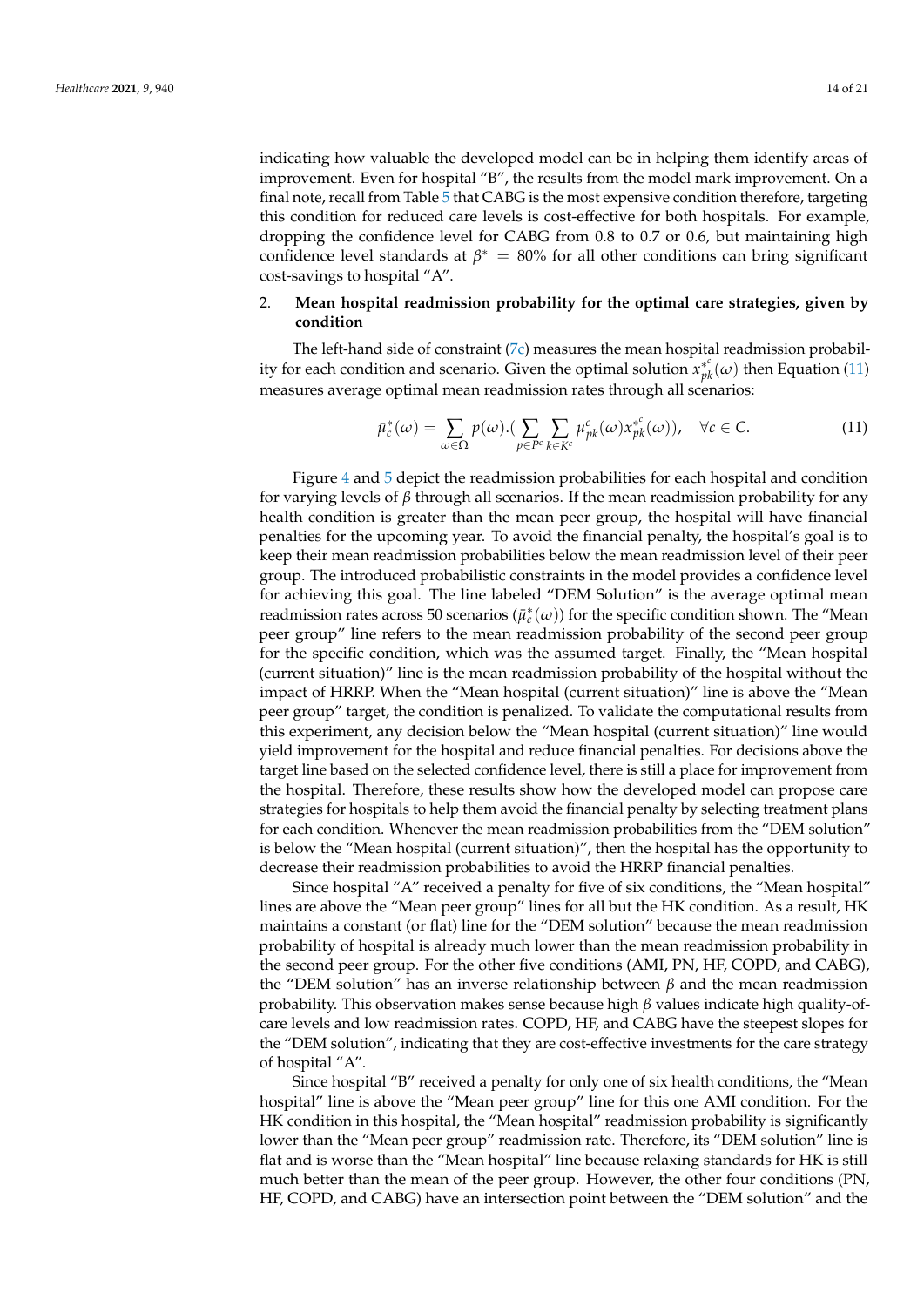"Mean hospital" lines. After this intersection point (e.g., higher *β* values), any solution indicates that the DEM solution is an improvement over the current mean readmission probability for the hospital. Therefore, the hospital can have fewer penalties and even avoid the financial penalty for the next upcoming year when their mean readmission probability passes the intersection point. AMI, COPD, and CABG have the steepest "DEM solution", indicating that they are the most cost-effective investments for the care strategy of hospital "B".

<span id="page-14-0"></span>

**Figure 4.** Hospital "A" mean readmission probability for the optimal care strategy under scenarios (DEM solution) compared to its current rate, and the peer group mean for each condition.

#### 3. **Analysis of the decisions for the optimal care strategies, given by condition**

The average optimal care strategies based on varying levels of *β* for hospitals "A" and "B" across all scenarios are shown in Figures [6](#page-16-0) and [7,](#page-16-1) respectively. As an example care strategy for hospital "A"'s AMI condition, the 50% confidence level indicates the selection of Tier 1 treatment plans for 54% of patients, Tier 2 treatment plans for 34% of patients, and Tier 3 treatment plans for 12% of patients. Following this care strategy, hospital "A" has a 50% confidence level that they will hit the target value and avoid the HRRP penalty. If they want to increase the confidence level to 70%, then they should shift to a care strategy that elects 76% of Tier 1 treatment plans, 23% of Tier 2 treatment plans, and 1% of Tier 3 treatment plans. Correspondingly, the costs will go up (see Figure [3](#page-12-0) for AMI), but the readmission probability will drop (see Figure [4](#page-14-0) for AMI) and they will be more likely to achieve the target readmission rate.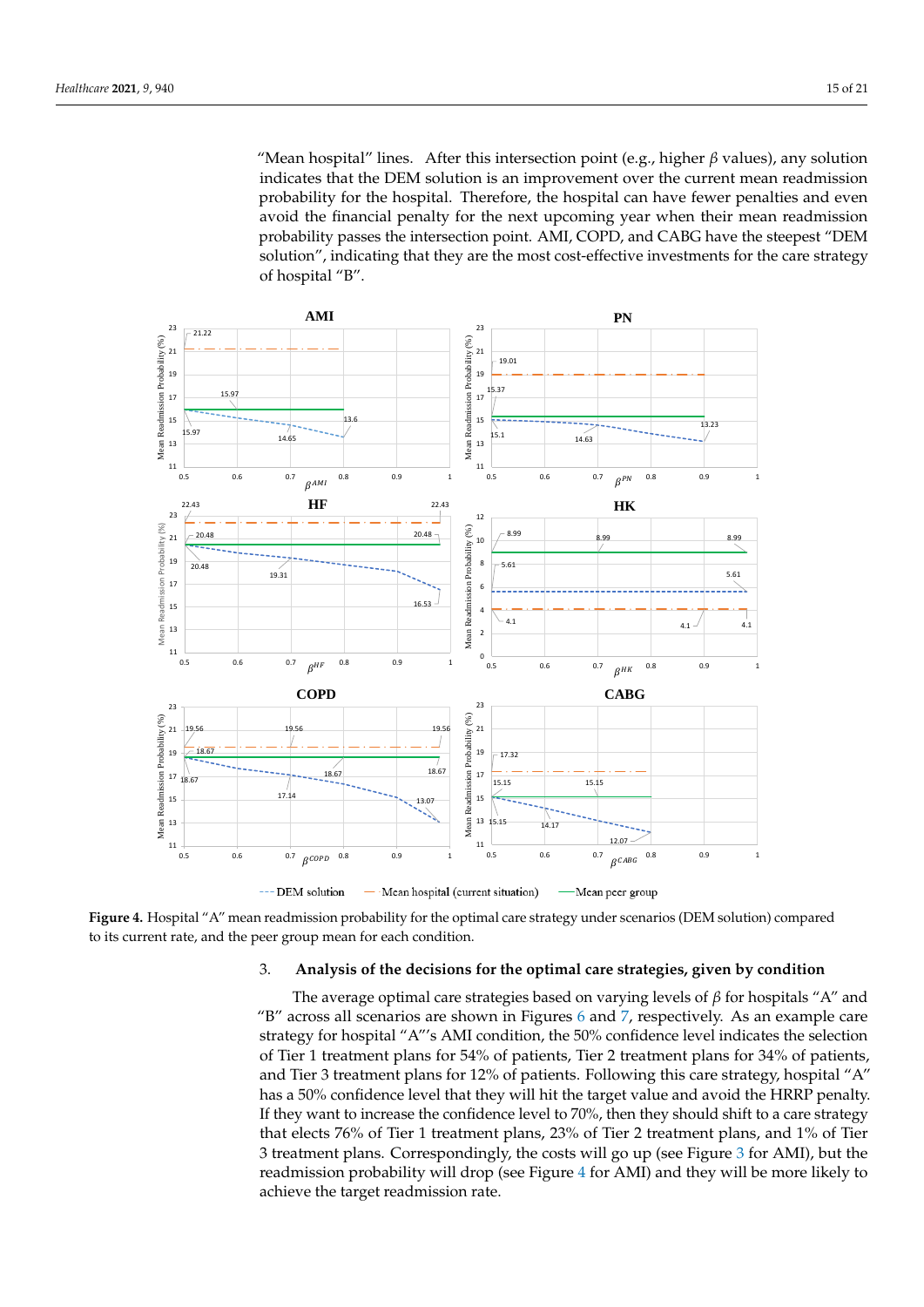17.7 17.7 17.7 15.97 15.97

**AMI**



<span id="page-15-0"></span>

15.36

15.37 18

16

.<br>20 22

Probability (%)

**Figure 5.** Hospital "B" mean readmission probability for the optimal care strategy under scenarios (DEM solution) compared to the its current rate and its peer group mean for each condition.

In general, as *β* increases, the percentage of Tier 1 treatment plans increases while the percentage of Tier 3 treatment plans decreases. Since the expected readmission probability of the HK condition for both hospitals is already much lower than the target readmission rate, the recommended care strategy is always to use Tier 3 treatment plans.

It is recommended that hospital "A" place a high investment in Tier 1 treatment plans (low-probability and high-cost) to achieve its target value. It is especially true for AMI, PN, HF, and CABG which correspond to the largest gap between the hospital's mean readmission probability and the peer group mean. In general, hospital "B" can more easily keep a balance between all three tiers for PN, COPD, and CABG. However, hospital "B" should select the most Tier 1 treatment plans for the AMI condition.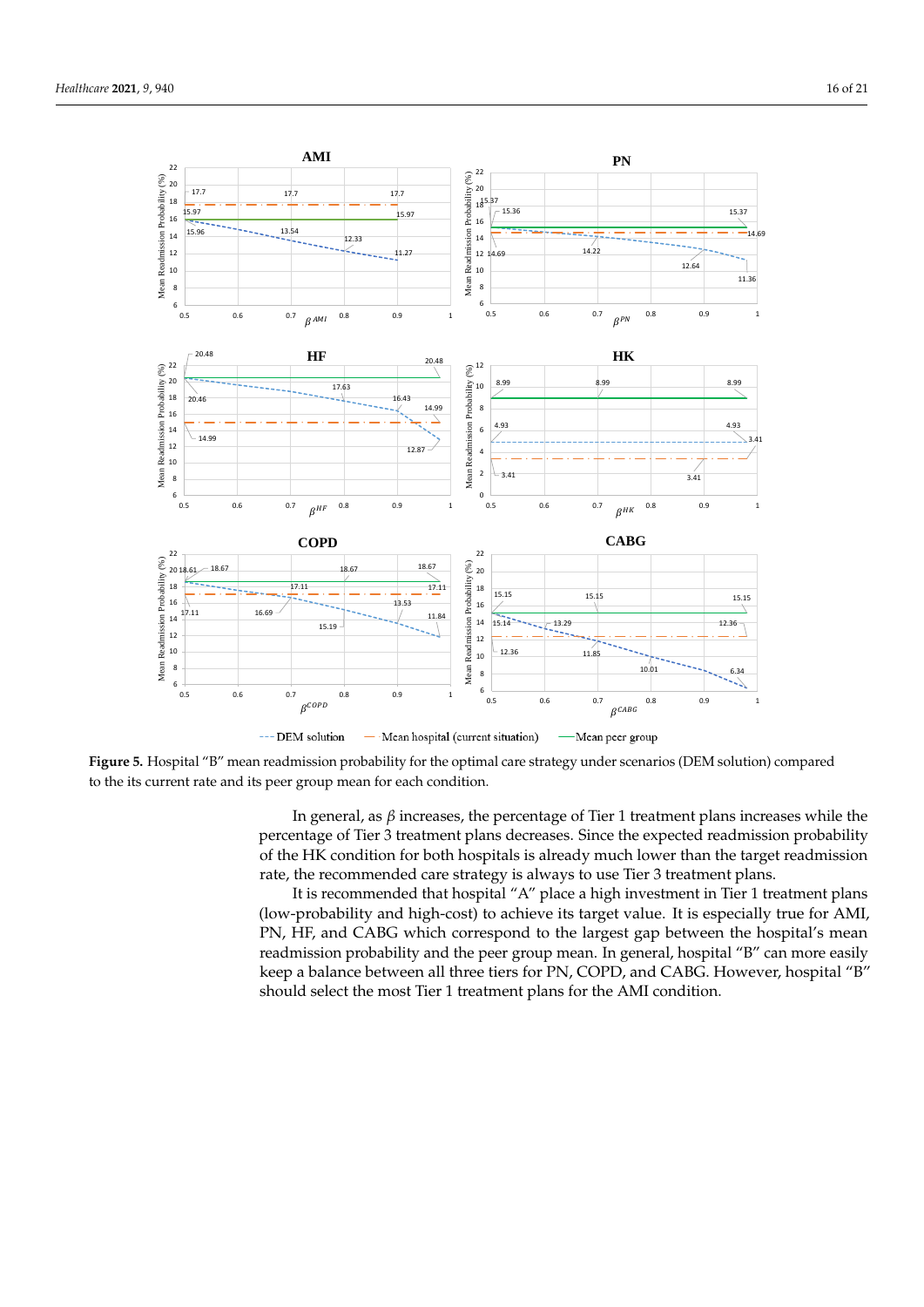<span id="page-16-0"></span>

Figure 6. Care strategy for hospital "A" for each condition across all scenarios (Tier 1: Low probability and high cost, Tier 2: Medium probability and cost, and Tier 3: High probability and low cost).

<span id="page-16-1"></span>

Figure 7. Care strategy for hospital "B" for each condition across all scenarios (Tier 1: Low probability and high cost, Tier 2: Medium probability and cost, and Tier 3: High probability and low cost.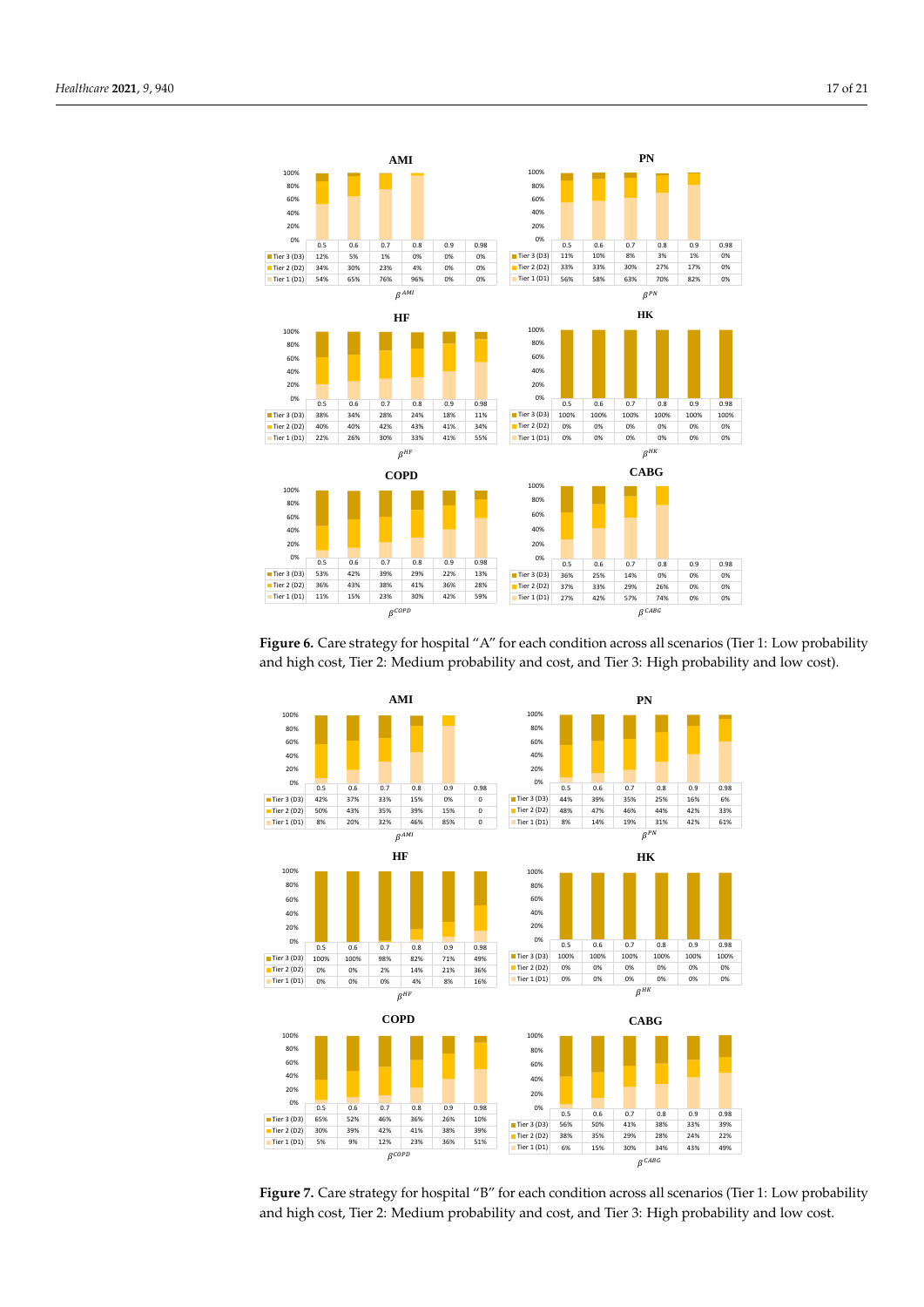# **5. Discussion**

As managerial insights, the Stochastic Model (SM) and data analysis presented in this paper provide several contributions to healthcare management science. First, SM is a practical tool for hospitals to develop care strategies that avoid the HRRP penalty. The SM model minimizes treatment costs under multiple scenarios without sacrificing care quality through strategic selection of care strategies and treatment plans to reduce readmission rates. By reducing readmission rates below the peer group rates, the hospital avoids financial penalties. The developed scenario-based model provides a valid approximation for uncertainty in the problem. Zhang et al. (2016) [\[6\]](#page-19-5) claimed that competition between hospitals can be counterproductive and increases the number of hospitals, which prefer paying penalties over reducing readmissions. However, SM provides an opportunity for hospitals to reduce their readmission rates in a constructive competition. Therefore, the hospital can use SM to develop a care strategy that keeps its readmission rate competitive with its peer group under a user-specified target and confidence level.

Second, the computational results, based on real data from CMS, shows that SM provides this opportunity for the hospital to select low-cost, high-quality treatment plans that avoid the HRRP penalties for its peer group. The analysis results indicate that healthcare managers and stakeholder decision-making can use SM to optimize their hospital's care strategy. The introduced probabilistic constraints in the model provides a confidence level for meeting a target readmission rate that can also set decision-makers as the goal for healthcare centers. Patient care experience is also improved since the probabilities of returning to the hospital for the next 30 days after discharge are decreased. Moreover, selecting minimum cost treatments lowers the total care cost for hospitals and out-of-pocket expenses for patients, which results in more patient satisfaction. Regarding hospital insights, most health systems and hospitals are doing well managing readmission probabilities for HK, indicating policymakers should select Tier 3 treatments. However, CABG is the most expensive condition among health conditions; targeting CABG or other costly conditions for reduced care levels is cost-effective and policymakers should focus more on CABG Tier 1 treatments.

Third, it is important to note that the developed model is for tactical decision-making, not operational decision-making. Therefore, operational decisions such as considering treatment time, receptivity to medication, or equipment availability are not focused on these levels of decisions. However, the treatments can be a combination of treatments such as medications (adding or changing the doses), follow up after discharge, etc. Furthermore, this policy would require periodic (e.g., monthly or quarterly) review based on changing goals, treatment plans, costs, budgets, etc., to make the best long-term, or strategic, decision.

Last but not least, readmission rates at hospitals are a critical measure of their service levels and substantially impact their costs. The developed SM can be used for holistic or condition-specific strategies to reduce HRRP penalties for the hospital. Therefore, hospital managers can use the model to recognize the conditions where more improvement is needed, which is an advancement upon other recent literature focusing on treatment plans of a single health condition [\[37\]](#page-20-14). Some studies have also investigated only one of the six health conditions for hospital readmissions [\[27](#page-20-4)[,50\]](#page-20-26). The SM model provides an opportunity to efficiently allocate resources to health conditions with higher readmission probabilities than the mean peer group to reduce the risk of readmission. Moreover, the model brings cost reduction due to the improved resource allocation and spending cost in conditions with higher readmission levels. We compare the current policy to the new model on five categories: Decision-making approach, treatment plan selection, treatment plans cost, stochastic data, and patient experience. Table [6](#page-18-0) summarizes operations of current readmission reduction policy and the modeling approach developed in this paper. The proposed SM has a few limitations, such as the assumption of normal readmission probabilities in Section [3.4](#page-8-1) to develop DEM. The data analysis also assumed the treatment plan costs were triangular for demonstration purposes. However, hospitals already have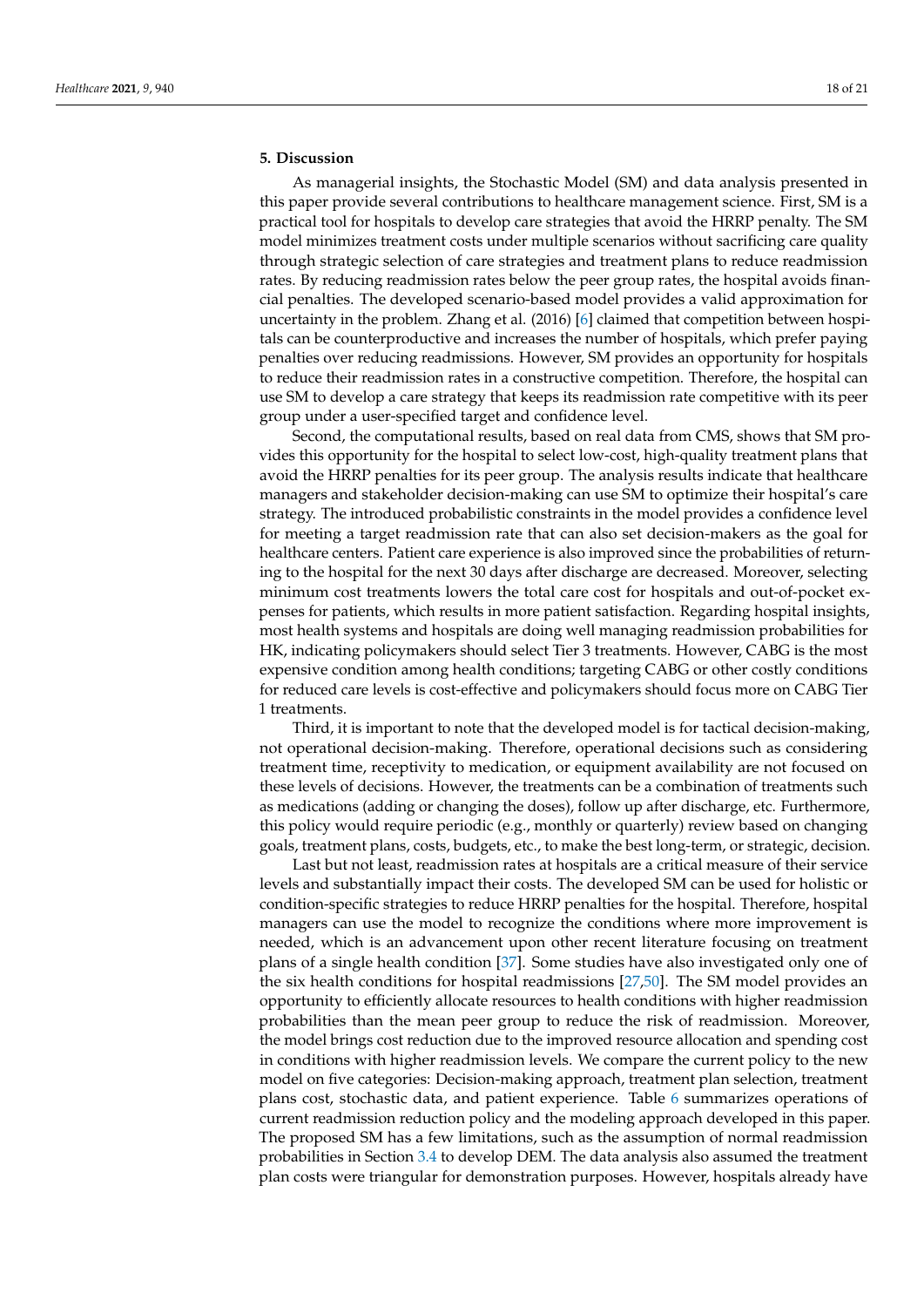their own cost data and can implement this feature within the model without these primary restrictions for input data to the model.

<span id="page-18-0"></span>**Table 6.** Comparison chart between operations of current hospital readmission policy and the scenario-based stochastic programming model.

| <b>Current Readmission</b><br><b>Reduction Policy</b>                                           | <b>VS</b>                             | <b>Scenario-Based Stochastic</b><br><b>Programming Model</b>                                    |
|-------------------------------------------------------------------------------------------------|---------------------------------------|-------------------------------------------------------------------------------------------------|
| Decentralized focus on health<br>conditions                                                     | Decision-making<br>approach           | Centralized focus on each<br>health condition                                                   |
| Scattered decisions for patients                                                                | <b>Treatment</b><br>plan<br>selection | Optimal care strategy based on<br>holistic approach for multiple<br>patients and conditions     |
| Not formally considered                                                                         | <b>Treatment</b><br>plans cost        | Selecting treatments<br>with minimum cost                                                       |
| Not formally considered                                                                         | Stochastic data                       | Included via probabilistic constraints                                                          |
| High readmission probability,<br>then more hospital visits<br>and higher out-of-pocket expenses | Patient<br>experience                 | Lower readmission probability,<br>then less hospital visits<br>and lower out-of-pocket expenses |

#### **6. Summary and Future Research**

A scenario-based stochastic programming model with probabilistic constraints was developed and solved to obtain the hospital's optimal care strategy for avoiding HRRP penalties. The hospital selects a target readmission rate and a confidence level in which they would like to meet its target readmission rate. The model solutions enable the hospital to minimize the expected treatment care cost without sacrificing the quality of care, measured by the reduced probability of readmission. By using the proposed model, hospitals can identify care strategies for each of the six HRRP conditions to prevent the financial HRRP penalty in the coming years. The trade-off between the cost of care, reduced readmission rates, and confidence levels for the care strategies across all conditions were explored in this study. Model outputs will be valuable to hospitals as they examine the expected cost of hitting its target, the expected improvement to its readmission rates, and a synopsis of the care strategy across different tiers of treatment plans.

To demonstrate the value and output of the scenario-based stochastic programming model, we use real data for two hospitals implementing the tactical planning model over a three-month period. Results indicate that highly penalized, or low-performing, hospitals should invest more in Tier 1 (low-probability and high-cost) treatment plans to achieve their target. Meanwhile, the hospitals with fewer penalties, or high-performing, can more easily invest in Tier 2 and Tier 3 plans, especially for conditions where their current readmission rates are much better than the target readmission rate. Additional analysis of the trade-off between readmission probabilities and expected costs of treatment plans provided insight into which conditions could prove to be the most cost-effective investments.

In future research, we would like to extend the model to a multi-stage model to account for the three-year gap performance history for penalty assessments. Furthermore, we would like to incorporate the models into agent-based simulations or hybrid simulation models to account for competition among hospitals in the same peer group to investigate optimal HRRP policy design.

**Author Contributions:** Conceptualization, B.L. and M.A.; methodology, B.L.; software, B.L.; validation, B.L.; investigation, B.L. and M.A.; writing—original draft preparation, B.L. and M.A.; writing—review and editing, B.L. and M.A. All authors have read and agreed to the published version of the manuscript.

**Funding:** This research received no external funding.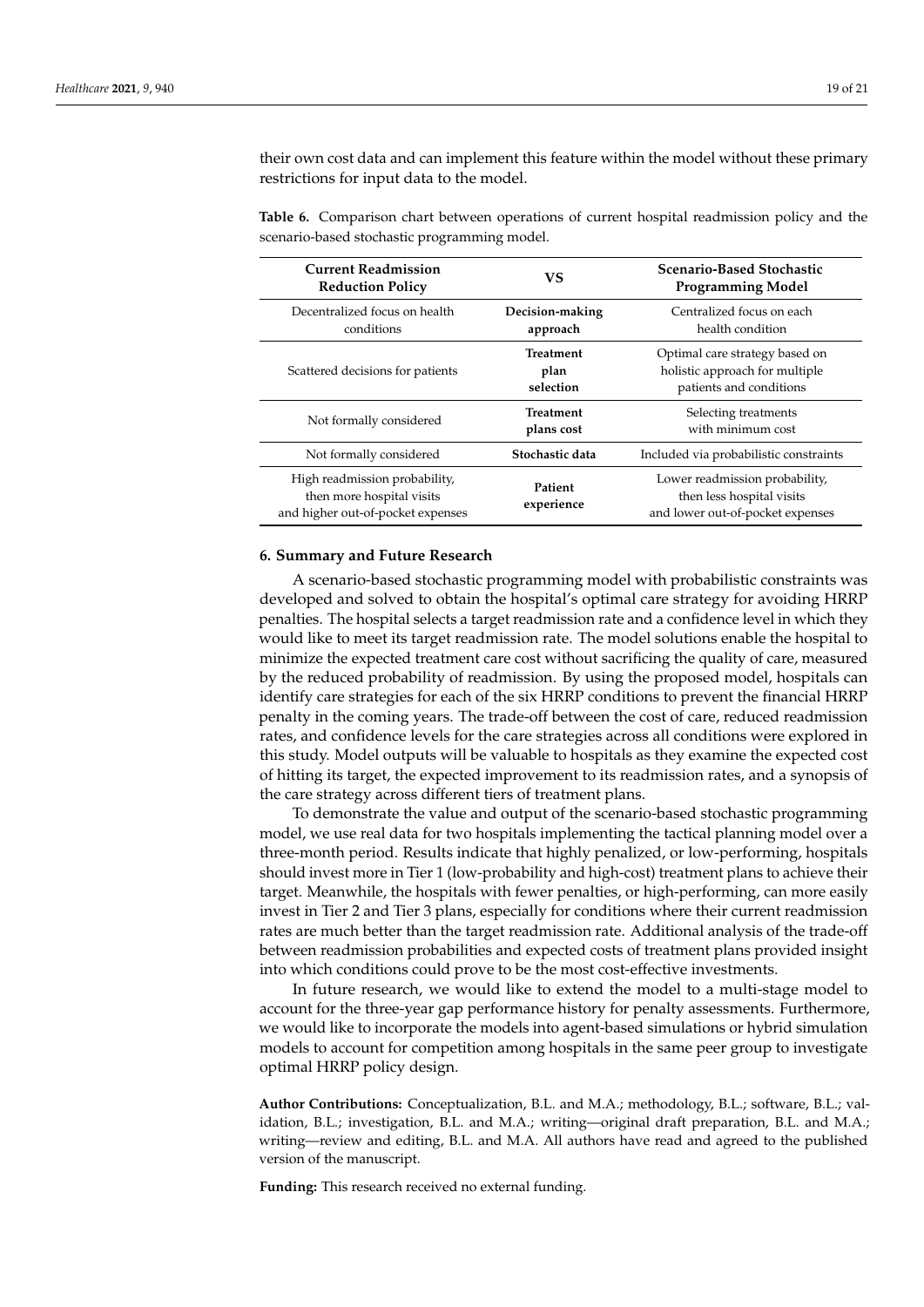**Institutional Review Board Statement:** Not applicable.

**Informed Consent Statement:** Not applicable.

**Data Availability Statement:** The datasets analyzed during the current study are publicly available in the CMS repository [\[10\]](#page-19-9), <https://www.cms.gov> accessed on 24 July 2021, and Healthcare Bluebook repository [\[48\]](#page-20-24), <https://www.healthcarebluebook.com> accessed on 24 July 2021.

**Acknowledgments:** The authors appreciate the support of the Department of Industrial and Systems Engineering Department at the University of Florida for support in completing this research, as well as the public data available at CMS [\[10\]](#page-19-9) and Healthcare Bluebook website [\[48\]](#page-20-24).

**Conflicts of Interest:** The authors declare no conflict of interest.

## **References**

- <span id="page-19-0"></span>1. Dharmarajan, K.; Hsieh, A.F.; Lin, Z.; Bueno, H.; Ross, J.S.; Horwitz, L.I.; Barreto-Filho, J.A.; Kim, N.; Bernheim, S.M.; Suter, L.G.; et al. Diagnoses and timing of 30-day readmissions after hospitalization for heart failure, acute myocardial infarction, or pneumonia. *JAMA* **2013**, *309*, 355–363.
- <span id="page-19-1"></span>2. Berenson, R.A.; Paulus, R.A.; Kalman, N.S. Medicare's readmissions-reduction program—A positive alternative. *N. Engl. J. Med.* **2012**, *366*, 1364–1366.
- <span id="page-19-2"></span>3. Kristensen, S.R.; Bech, M.; Quentin, W. A roadmap for comparing readmission policies with application to Denmark, England, Germany and the United States. *Health Policy* **2015**, *119*, 264–273.
- <span id="page-19-3"></span>4. Friebel, R.; Hauck, K.; Aylin, P.; Steventon, A. National trends in emergency readmission rates: A longitudinal analysis of administrative data for England between 2006 and 2016. *BMJ Open* **2018**, *8*, e020325.
- <span id="page-19-4"></span>5. Jencks, S.F.; Williams, M.V.; Coleman, E.A. Rehospitalizations among patients in the Medicare fee-for-service program. *N. Engl. J. Med.* **2009**, *360*, 1418–1428.
- <span id="page-19-5"></span>6. Zhang, D.J.; Gurvich, I.; Van Mieghem, J.A.; Park, E.; Young, R.S.; Williams, M.V. Hospital readmissions reduction program: An economic and operational analysis. *Manag. Sci.* **2016**, *62*, 3351–3371.
- <span id="page-19-6"></span>7. Kripalani, S.; Theobald, C.N.; Anctil, B.; Vasilevskis, E.E. Reducing hospital readmission rates: Current strategies and future directions. *Annu. Rev. Med.* **2013**, *65*, 471–485.
- <span id="page-19-7"></span>8. Wan, H.; Zhang, L.; Witz, S.; Musselman, K.J.; Yi, F.; Mullen, C.J.; Benneyan, J.C.; Zayas-Castro, J.L.; Rico, F.; Cure, L.N.; et al. A literature review of preventable hospital readmissions: Preceding the Readmissions Reduction Act. *IIE Trans. Healthc. Syst. Eng.* **2016**, *6*, 193–211.
- <span id="page-19-8"></span>9. MedPAC. Report to Congress: Medicare and the Healthcare Delivery System. Chapter 4: Refining the Hospital Readmissions Reduction Program. 2013. Available online: <http://www.medpac.gov> (accessed on 24 July 2021).
- <span id="page-19-9"></span>10. CMS.gov. U.S. Centers for Medicare and Medicaid Services. 2018. Available online: <https://www.cms.gov> (accessed on 14 January 2020).
- <span id="page-19-10"></span>11. Shulan, M.; Gao, K.; Moore, C.D. Predicting 30-day all-cause hospital readmissions. *Health Care Manag. Sci.* **2013**, *16*, 167–175.
- <span id="page-19-11"></span>12. Rau, J. Under Trump, Hospitals Face Same Penalties Embraced by Obama. 2017. Available online: <https://khn.org/news> (accessed on 24 July 2021).
- <span id="page-19-12"></span>13. Ashton, C.M.; Del Junco, D.J.; Souchek, J.; Wray, N.P.; Mansyur, C.L. The association between the quality of inpatient care and early readmission: A meta-analysis of the evidence. *Med. Care* **1997**, *35*, 1044–1059.
- <span id="page-19-13"></span>14. Gwadry-Sridhar, F.H.; Flintoft, V.; Lee, D.S.; Lee, H.; Guyatt, G.H. A systematic review and meta-analysis of studies comparing readmission rates and mortality rates in patients with heart failure. *Arch. Intern. Med.* **2004**, *164*, 2315–2320.
- <span id="page-19-14"></span>15. Boccuti, C.; Casillas, G. Aiming for Fewer Hospital U-Turns: The Medicare Hospital Readmission Reduction Program. 2017. Available online: <https://www.kff.org/medicare/issue-brief> (accessed on 22 June 2018).
- <span id="page-19-15"></span>16. Van Walraven, C.; Bennett, C.; Jennings, A.; Austin, P.C.; Forster, A.J. Proportion of hospital readmissions deemed avoidable: A systematic review. *Can. Med. Assoc. J.* **2011**, *183*, E391–E402.
- <span id="page-19-16"></span>17. Thompson, M.P.; Kaplan, C.M.; Cao, Y.; Bazzoli, G.J.; Waters, T.M. Reliability of 30-Day Readmission Measures Used in the Hospital Readmission Reduction Program. *Health Serv. Res.* **2016**, *51*, 2095–2114.
- <span id="page-19-17"></span>18. Merton, R.K.; Reader, G.; Kendall, P.L. *The Student Physician: Introductory Studies in the Sociology of Medical Education*; Harvard Univer. Press: Cambridge, CA, USA, 1957.
- <span id="page-19-18"></span>19. Fox, R.C. The evolution of medical uncertainty. In *The Milbank Memorial Fund Quarterly. Health and Society*; JSTOR: New York, NY, USA, 1980; pp. 1–49.
- <span id="page-19-19"></span>20. Lahijanian, B.; Zarandi, M.F.; Farahani, F.V. Double coverage ambulance location modeling using fuzzy traveling time. In Proceedings of the 2016 Annual Conference of the North American Fuzzy Information Processing Society (NAFIPS), El Paso, TX, USA, 31 October–4 November 2016; pp. 1–6.
- <span id="page-19-20"></span>21. Lahijanian, B.; Zarandi, M.F.; Farahani, F.V. Proposing a model for operating room scheduling based on fuzzy surgical duration. In Proceedings of the 2016 Annual Conference of the North American Fuzzy Information Processing Society (NAFIPS), El Paso, TX, USA, 31 October–4 November; 2016; pp. 1–5.